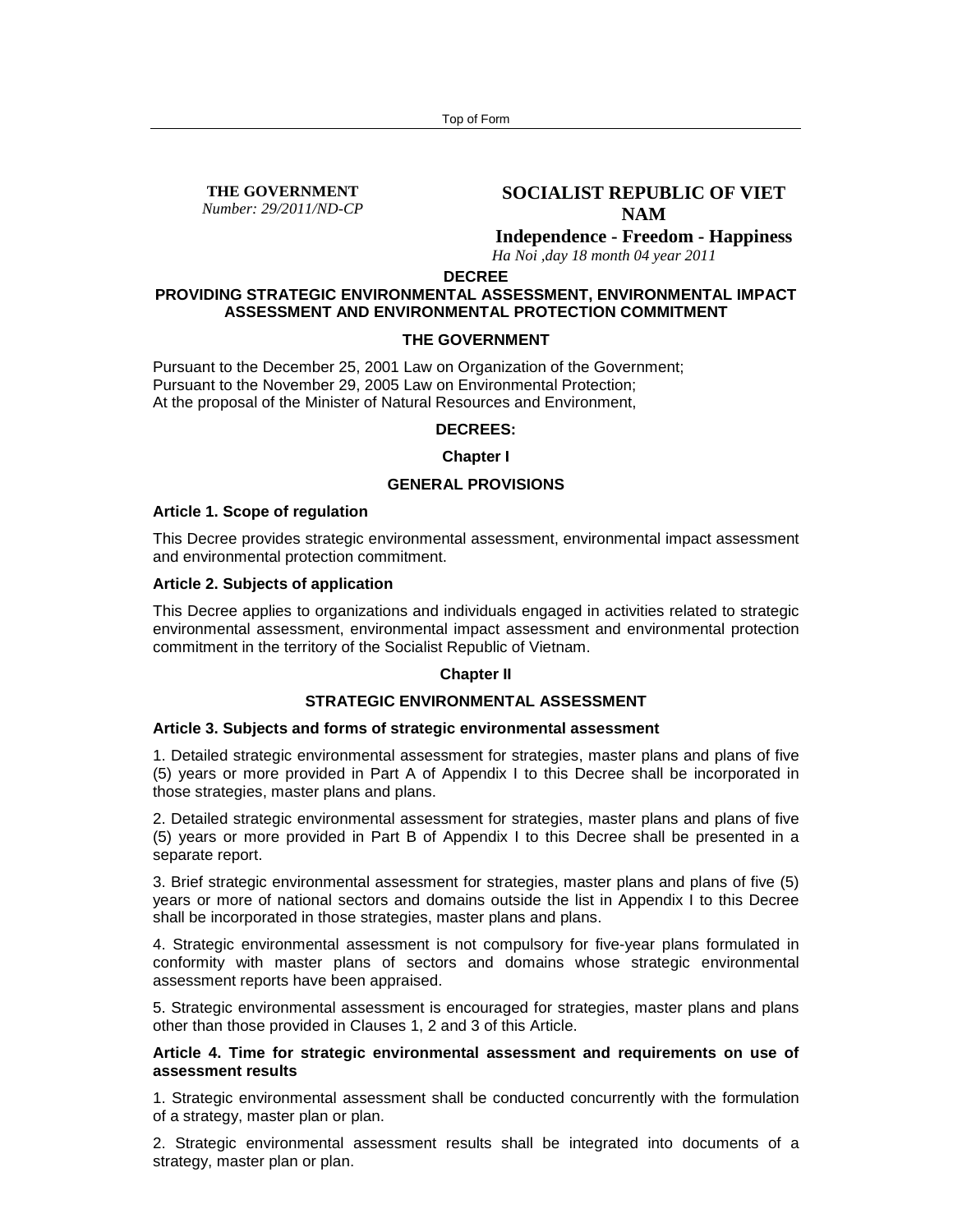### **Article 5. Contents of strategic environmental assessment report**

1. A separate report on detailed strategic environmental assessment has the following major contents:

a) Brief description of the strategy, master plan or plan;

b) The strategic environmental assessment process; description of the scope of study of the strategic environmental assessment and major environmental issues related to the strategy, master plan or plan;

c) Description of past developments and prediction of major environmental trends in case of failure to implement the strategy, master plan or plan;

d) Assessment of conformity of viewpoints and objectives of the strategy, master plan or plan with environmental protection viewpoints and objectives; assessment and comparison of development options of the strategy, master plan or plan;

e) Assessment of impacts on major environmental issues in case of implementation of the strategy, master plan or plan;

f) Consultation of involved parties in the process of strategic environmental assessment;

g) Proposals on adjustment of the strategy, master plan or plan and measures to prevent and mitigate adverse environmental impacts;

h) Indication of sources of statistics, data and assessment methods;

i) Conclusions and recommendations.

2. A strategic environmental assessment report incorporated in a strategy, master plan or plan has the following major contents:

a) The strategic environmental assessment process; description of the scope of study of the strategic environmental assessment and major environmental issues related to the strategy, master plan or plan;

b) Assessment of conformity of viewpoints and objectives of the strategy, master plan or plan with environmental protection viewpoints and objectives; assessment and comparison of development options of the strategy, master plan or plan;

c) Assessment of impacts on major environmental issues in case of implementation of the strategy, master plan or plan;

d) Consultation of involved parties in the process of strategic environmental assessment;

e) Proposals on adjustment of the strategy, master plan or plan and measures to prevent and mitigate adverse environmental impacts;

f) Conclusions and recommendations.

3. A brief strategic environmental assessment report has the following major contents:

a) The strategic environmental assessment process; scope of study of the strategic environmental assessment and major environmental issues related to the strategy, master plan or plan;

b) Assessment of impacts on major environmental issues in case of implementation of the strategy, master plan or plan;

c) Proposals on adjustment of the strategy, master plan or plan and measures to prevent and mitigate adverse environmental impacts;

d) Conclusions and recommendations.

4. The Ministry of Natural Resources and Environment shall specify requirements on contents of detailed and brief strategic environmental assessment reports; and elaborate and promulgate technical guidelines for specialized strategic environmental assessment.

**Article 6. Dossiers of request for appraisal of strategic environmental assessment reports**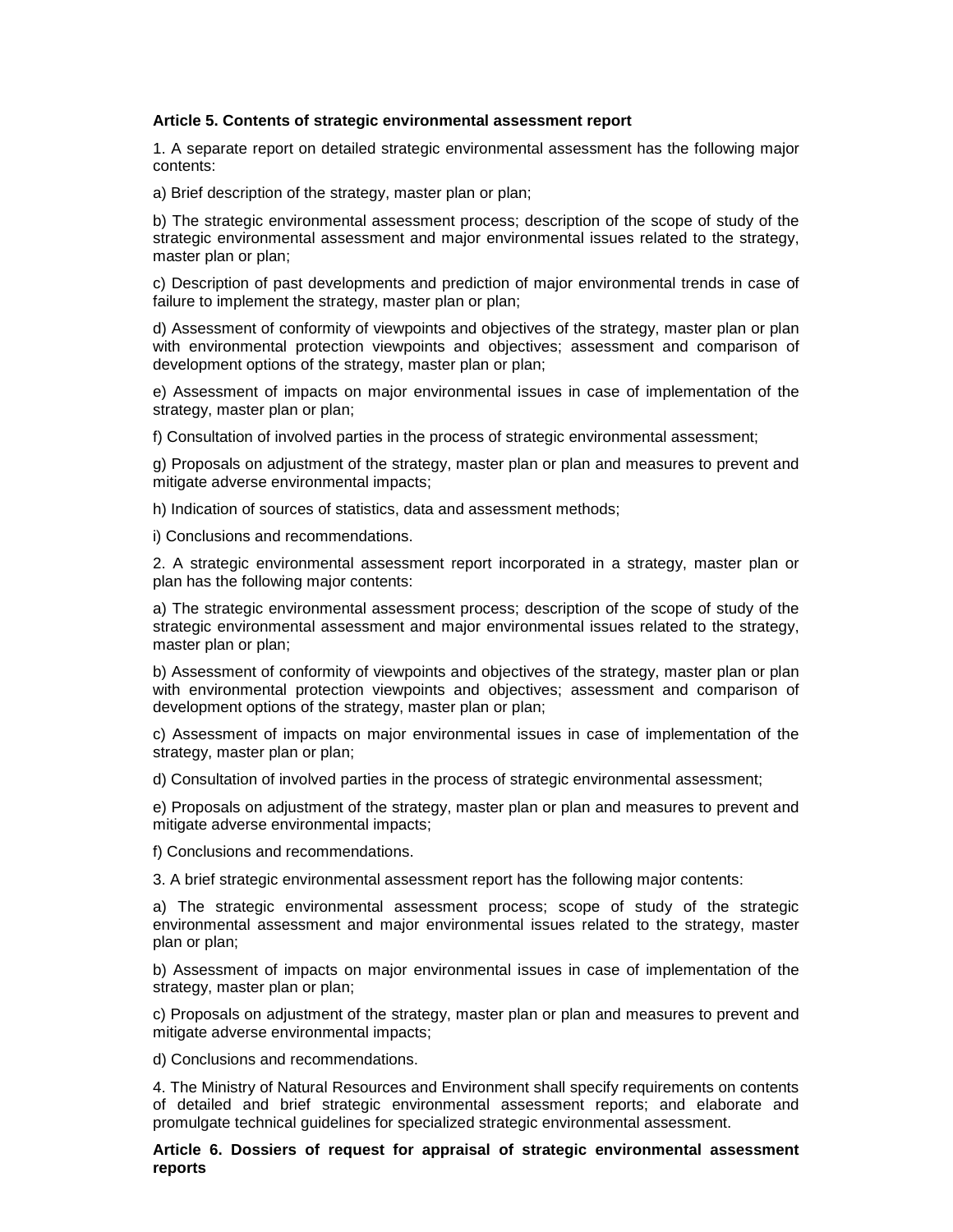1. A dossier of request for appraisal of a separate detailed strategic environmental assessment report comprises:

a) A written request for appraisal;

b) The detailed strategic environmental assessment report;

c) The draft strategy, master plan or plan.

2. A dossier of request for appraisal of a detailed strategic environmental assessment report incorporated in a strategy, master plan or plan comprises:

a) A written request for appraisal;

b) The draft strategy, master plan or plan incorporating the detailed strategic environmental assessment report.

3. A dossier of request for appraisal of a brief strategic environmental assessment report comprises:

a) A written request for appraisal;

b) The draft strategy, master plan or plan incorporating the brief strategic environmental assessment report.

4. The Ministry of Natural Resources and Environment shall specify the number and specifications of the dossiers provided in Clauses 1, 2 and 3 of this Article.

### **Article 7. Appraisal of strategic environmental assessment reports**

1. Responsibilities for appraisal of strategic environmental assessment reports are provided as follows:

a) The Ministry of Natural Resources and Environment shall appraise strategic environmental assessment reports of strategies, master plans and plans approved by the National Assembly, the Government or the Prime Minister, except those of security and defense secrets;

b) The Ministry of Public Security or the Ministry of National Defense shall assume the prime responsibility for, and coordinate with the Ministry of Natural Resources and Environment in, appraising strategic environmental assessment reports of strategies, master plans and plans involving security or defense secrets approved by the National Assembly, the Government or the Prime Minister;

c) Ministries, ministerial-level agencies and government-attached agencies shall appraise strategic environmental assessment reports of strategies, master plans and plans falling under their respective approving competence;

d) Provincial-level People's Committees shall appraise strategic environmental assessment reports of strategies, master plans or plans falling under their approving competence and provincial-level People's Councils.

2. Agencies formulating strategies, master plans or plans (below referred to as project owners) shall submit dossiers of request for appraisal of strategic environmental assessment reports to the agencies responsible for appraising strategic environmental assessment reports provided in Clause 1 of this Article.

3. Agencies appraising strategic environ-mental assessment reports shall, within the time limit provided in Article 8 of this Decree, appraise strategic environmental assessment reports and notify appraisal results to project owners. Within seven (7) working days after receiving an invalid dossier, they shall send a notice to the project owner for modification and supplementation.

4. Strategic environmental assessment reports shall be appraised by appraisal councils.

5. The head of an agency responsible for appraising strategic environmental assessment reports shall set up an appraisal council which is composed of representatives of agencies directly related to environmental issues of a strategy, master plan or plan, specialists and other concerned organizations, including the council chairman, a vice chairman, if necessary;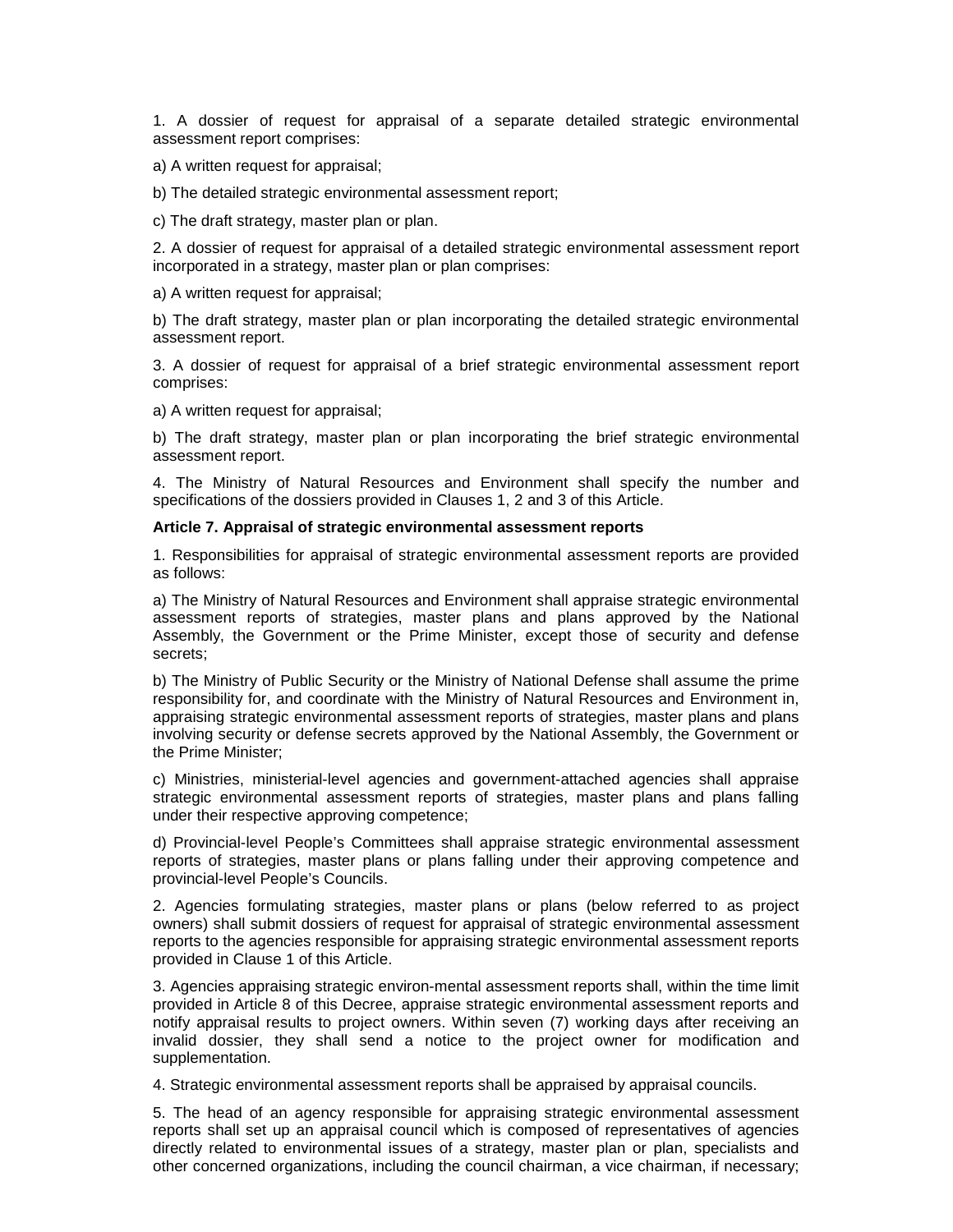one (1) secretary; two (2) counter-arguing members and other members.

6. Brief strategic environmental assessment reports may be appraised by collecting written opinions and assessments of members of the appraisal council.

7. When necessary, an agency responsible for appraising a strategic environmental assessment report shall:

a) Survey the project area and its neighborhood;

b) Verify and evaluate information, data, analysis results, assessments and predictions of the strategic environmental assessment report;

c) Consult concerned socio-political organizations, social organizations, socio-professional organizations and specialists;

d) Hold theme-based assessment meetings of specialists.

8. The Ministry of Natural Resources and Environment shall detail the appraisal of strategic environmental assessment reports.

#### **Article 8. Time limit for appraisal of strategic environmental assessment reports**

1. The time limit for appraising a detailed strategic environmental assessment report is fortyfive (45) working days after receiving a complete and valid dossier. For a strategic environmental assessment report to be appraised by a provincial-level People's Committee, the time limit is thirty (30) working days after receiving a complete and valid dossier.

2. The time limit for appraising a brief strategic environmental assessment report is thirty (30) working days after receiving a complete and valid dossier.

3. For a strategic environmental assessment report to be re-appraised, the appraisal time limit complies with Clauses 1 and 2 of this Article.

### **Article 9. Responsibilities of project owners after the appraisal of strategic environmental assessment reports**

1. When a strategic environmental assessment report is approved or approved on condition of modification and supplementation, the project owner shall:

a) Finalize the strategic environmental assessment report on the basis of comments of the appraisal agency;

b) Finalize the strategy, master plan or plan on the basis of comments of the appraisal agency. Make specific explanations, if it has different opinions;

c) Make written explanations about the absorption of appraisal comments enclosed with the revised strategy, master plan or plan and the revised and supplemented strategic environmental assessment report and send them to the appraisal agency.

2. When a strategic environmental assessment report is disapproved, the project owner shall:

a) Make another strategic environmental assessment report;

b) Submit a dossier of request for appraisal of the strategic environmental assessment report to the appraisal agency for appraisal.

### **Article 10. Reporting on appraisal results of strategic environmental assessment reports**

1. An appraisal agency shall report on appraisal results of strategic environmental assessment reports to an agency competent to appraise and approve the strategy, master plan or plan within fifteen (15) working days after receiving the modified and supplemented dossier of a strategic environmental assessment report.

2. The report on appraisal results of a strategic environmental assessment report is one of the bases for the appraisal and approval of the strategy, master plan or plan.

3. The Ministry of Natural Resources and Environment shall detail the contents and forms of the appraisal report and minutes of the appraisal council meetings.

#### **Article 11. Responsibilities of agencies appraising and approving strategies, master**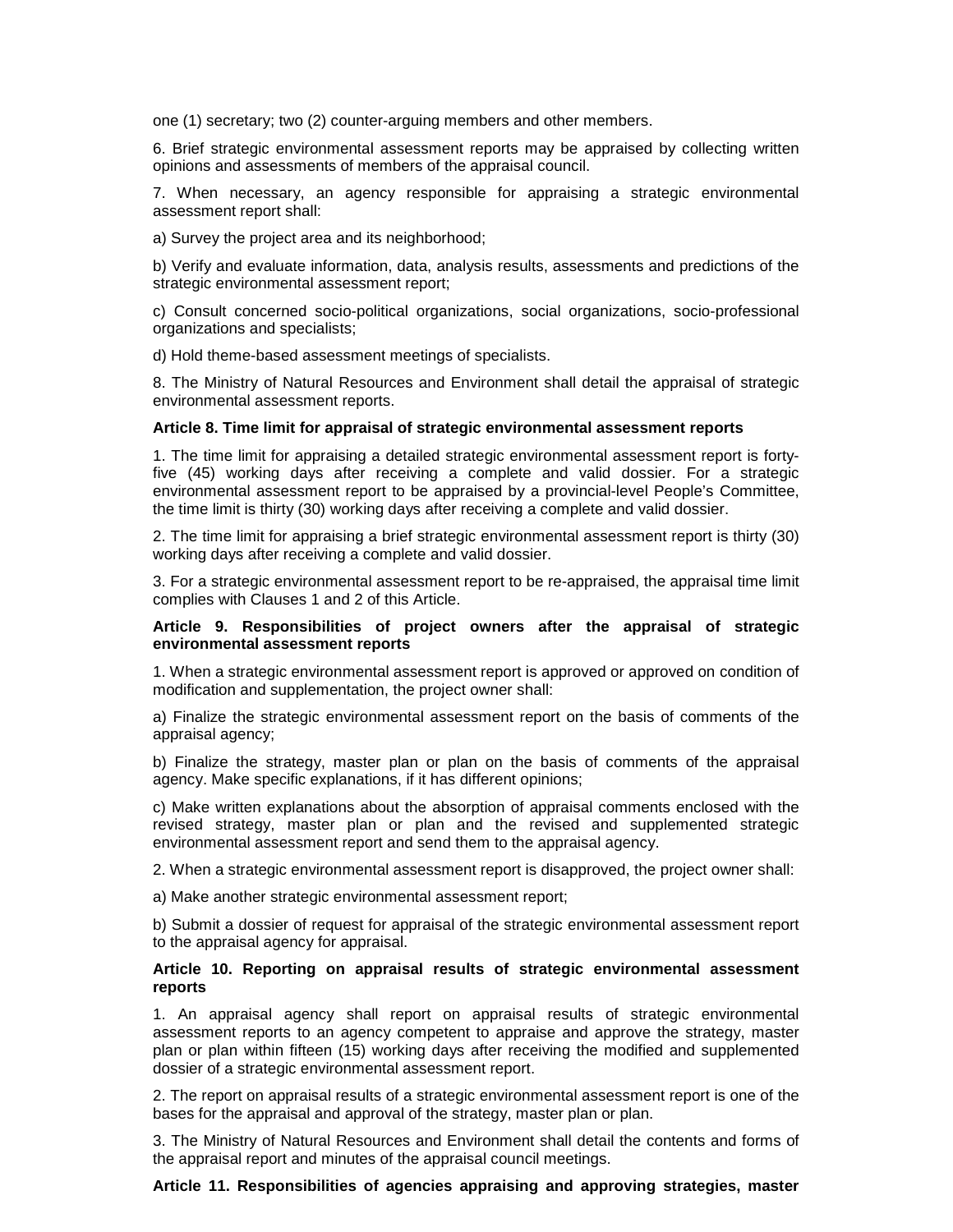### **plans and plans**

An agency appraising and approving a strategy, master plan or plan shall comprehensively and objectively consider proposals and recommendations made in the appraisal report and strategic environmental assessment report when appraising and approving such strategy, master plan or plan.

### **Chapter III**

# **ENVIRONMENTAL IMPACT ASSESSMENT**

### **Article 12. Projects subject to environmental impact assessment reporting and responsibilities of project owners for environmental impact assessment reporting**

1. Projects subject to environmental impact assessment reporting are provided in Appendix II to this Decree.

2. A project owner shall make, or hire an institution meeting the conditions provided in Clause 1, Article 16 of this Decree to make, an environmental impact assessment report for its investment project.

3. An environmental impact assessment report shall be made when:

a) The project location is changed;

b) The project is not implemented within thirty-six (36) months after the issuance of a decision approving the environmental impact assessment report;

c) The size, capacity or technology of the project is changed, resulting in increased adverse environmental impacts or scope of impacts.

### **Article 13. Time of elaboration, submission and approval of environmental impact assessment reports**

1. An environmental impact assessment report shall be made concurrently with the formulation of the investment project (feasibility study report).

2. The time of submitting and approving an environmental impact assessment report is provided as follows:

a) For a prospecting or mining project, the project owner shall submit the environmental impact assessment report before proposing a competent agency to grant or modify the prospecting or mining license. The decision approving an environmental impact assessment report is a basis for a competent authority to grant or modify a prospecting or mining license;

b) For an oil and gas exploration project specified in Section 1 or 2 of Appendix II to this Decree, the project owner shall submit the environmental impact assessment report before drilling for oil and gas. For an oilfield exploitation project, the project owner shall submit the environmental impact assessment report before the approval of the oilfield development plan. The decision approving the environmental impact assessment report is a basis for a competent authority to approve the oilfield development plan;

c) For a project with a work item subject to construction licensing, the project owner shall submit the environmental impact assessment report before proposing a competent agency to grant or modify the construction license. The decision approving the environmental impact assessment report is a basis for a competent authority to grant or modify a construction license;

d) For a project other than those specified at Points a, b and c of this Clause, the project owner shall submit the environmental impact assessment report before investment in the project is decided. The decision approving the environmental impact assessment report is a basis for making decision on investment in a project.

#### **Article 14. Consultation in the process of environmental impact assessment reporting**

1. When making an environmental impact assessment report, the project owner (except the cases specified in Clause 3 of this Article) shall consult:

a) The People's Committee of the commune, ward or township (below referred to as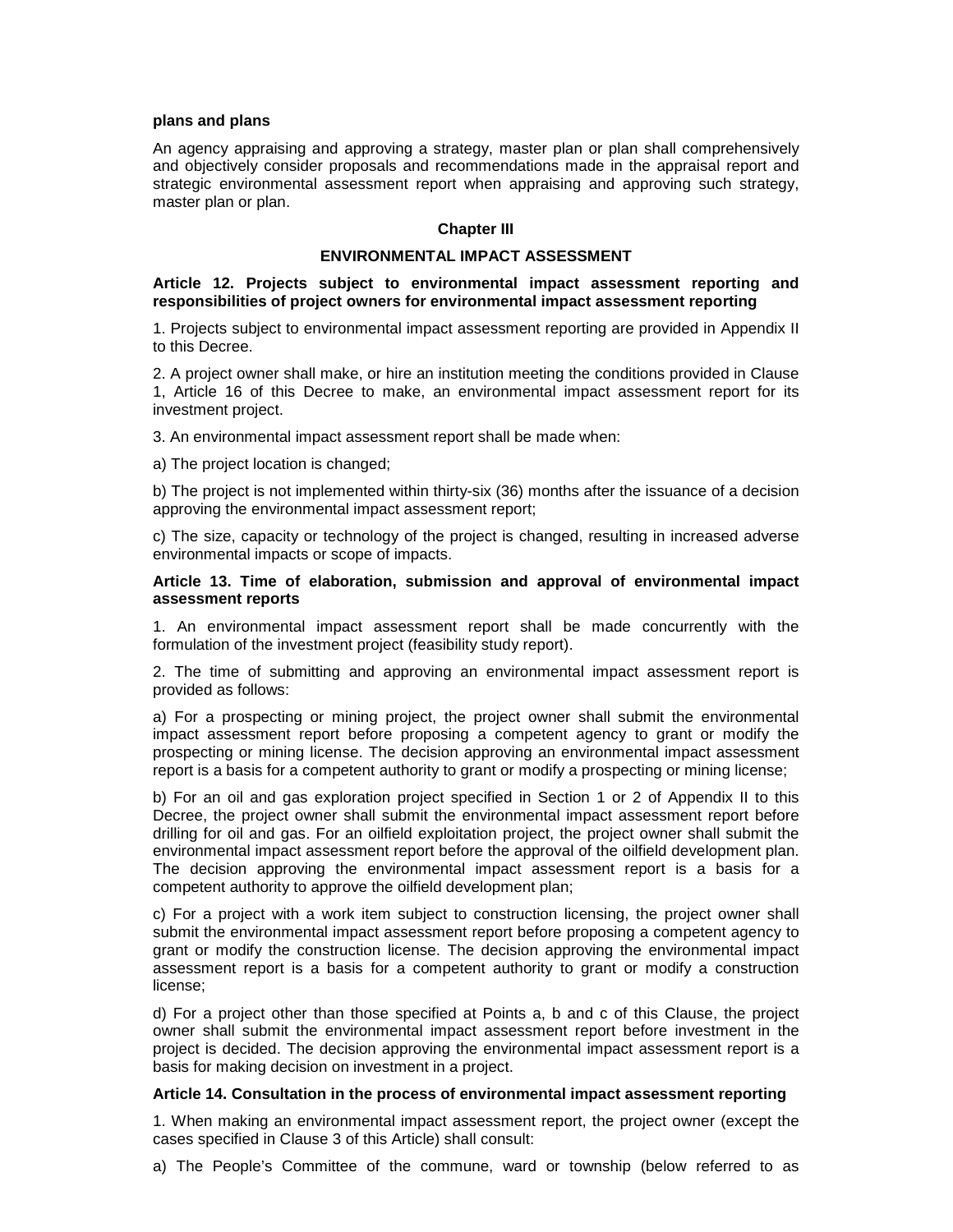commune level) in which the project is to be implemented;

b) Representatives of communities and organizations directly affected by the project.

2. A project owner investing in a consolidated production, business or service zone with its production, business or service line unconformable with the sector and trade planning in the approved environmental impact assessment report of such zone shall consult the agency having approved the environmental impact assessment report in the phase of building the zone's infrastructure facilities.

3. Consultation is not required in the following cases:

a) An investment project in a consolidated production, business or service zone whose environmental impact assessment report has been approved by a competent authority in the phase of building the zone's infrastructure facilities, provided that this project conforms with the sector and trade planning in the approved environmental impact assessment report of such zone;

b) An investment project in a sea area for which the administration responsibility has not yet been assigned to any commune-level People's Committee;

c) An investment project involving state secrets.

# **Article 15. Consultation process and requirements on inclusion of consultation results in environmental impact assessment reports**

1. Consultation of the commune-level People's Committee and representatives of communities and organizations directly affected by a project is conducted as follows:

a) The project owner shall send to the commune-level People's Committee and representatives of communities and organizations directly affected by the project a written request for consultation together with brief documents on the project's major investment items, environmental issues and environmental protection solutions;

b) When necessary, the commune-level People's Committee may convene representatives of organizations and communities directly affected by the project to a meeting, notify the project owner of the time, place and participants of the meeting and together with the project owner chair such meeting within ten (10) working days after receiving the project owner's written request for consultation;

c) Results of the meeting between the project owner, the consulted agency and involved parties shall be recorded in writing, including the list of participants and all discussed opinions and opinions absorbed or not absorbed by the project owner. The record must contain the signatures of the project owner representative (with full name and title) and representatives of involved parties participating in the meeting;

d) Within fifteen (15) working days after receiving a written request for consultation, the commune-level People's Committee shall reply the project owner in writing and make public such reply. Past this time limit, if a consulted agency fails to send a written reply to the project owner, it is regarded as agreeing with the project owner's investment plan;

e) Agreeing and disagreeing opinions of consulted organizations and persons shall be summarized and truthfully reflected in the environmental impact assessment report.

2. Written opinions of consulted agencies and the meeting record shall be copied and attached as an annex to the environmental impact assessment report.

3. The Ministry of Natural Resources and Environment shall provide the form of request for consultation of involved parties.

# **Article 16. Conditions on environmental impact assessment report makers**

1. To make an environmental impact assessment report, a project owner or consultancy service provider must fully meet the following conditions:

a) Having staff specialized in environment with five (5) years of experience, for university degree holders, three (3) years, for master degree holders, and one (1) year, for doctoral degree holders;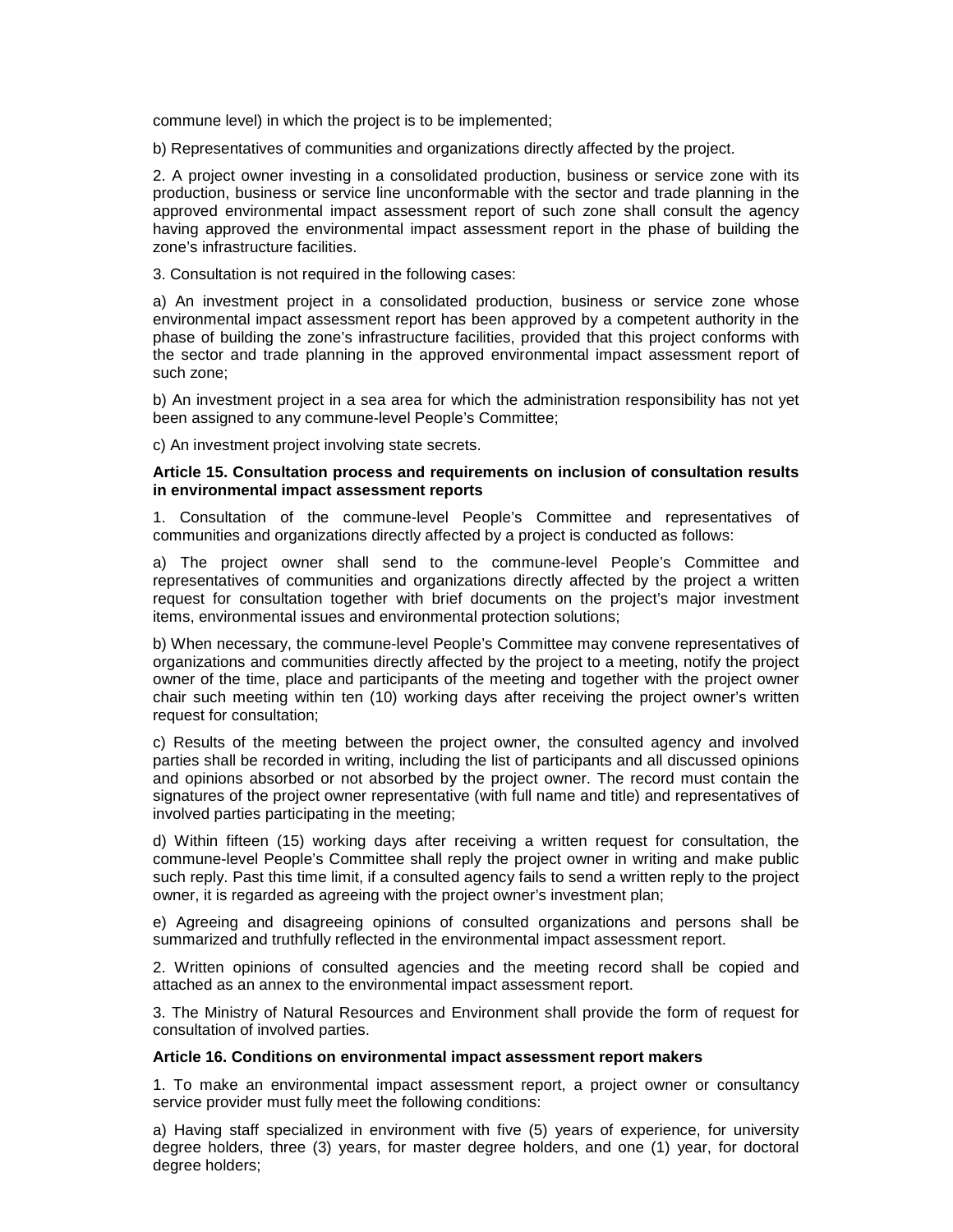b) Having staff holding university or higher degrees in majors relevant to the project;

c) Having physical-technical foundations and special-use devices for measuring, taking, processing and analyzing environmental samples, which meet technical requirements. In case of unavailability of qualified special-use devices, having a contract to hire a capable institution.

2. A consultancy service provider that makes an environmental impact assessment report shall take responsibility before the project owner and law for its information and statistics given in the environmental impact assessment report.

3. The Ministry of Natural Resources and Environment shall detail conditions on and operation organization of consultancy service providers making environmental impact assessment reports.

### **Article 17. Contents of environmental impact assessment reports; dossiers of request for appraisal and approval of environmental impact assessment reports**

1. An environmental impact assessment report contains the following major contents:

a) Indication of the project origin, project owner, agency competent to approve the project; sources of information and data and use methods; organization and process of environmental impact assessment reporting; consultation of the community in the process of environmental impact assessment reporting;

b) Listing and detailed description of the project's activities and work items which likely have adverse environmental impacts, indicating the size in terms of space and time, construction volume, operating technology of each work item and the entire project;

c) General assessment of the current status of the environment of the project site and its neighborhood; level of environmental sensitivity;

d) Assessment and prediction of the project's impacts on natural conditions, natural environmental components, the community and related socio-economic elements; results of consultation of the community;

e) Proposal of measures to mitigate adverse impacts on natural conditions, natural environmental components, community health and related socio- economic elements;

f) Listing of works and programs for managing and controlling environmental issues in the course of project implementation;

g) Estimation of costs for construction of environmental protection works in the project's total cost estimate;

h) The project owner's commitment to taking environmental protection measures in the course of project construction and operation proposed in the environmental impact assessment report and to observing other regulations on environmental protection related to the project.

2. A dossier of request for appraisal and approval of an environmental impact assessment report comprises:

a) A written request for appraisal and approval of the environmental impact assessment report;

b) The environmental impact assessment report;

c) The investment project (feasibility study report).

3. The Ministry of Natural Resources and Environment shall detail contents of the environmental impact assessment report; form of the written request for appraisal and the number of environmental impact assessment reports of a project in the dossier of request for appraisal of the environmental impact assessment report; and elaborate and promulgate technical guidelines for making specialized environmental impact assessment reports.

# **Article 18. Appraisal of environmental impact assessment reports**

1. Environmental impact assessment reports shall be appraised by appraisal councils or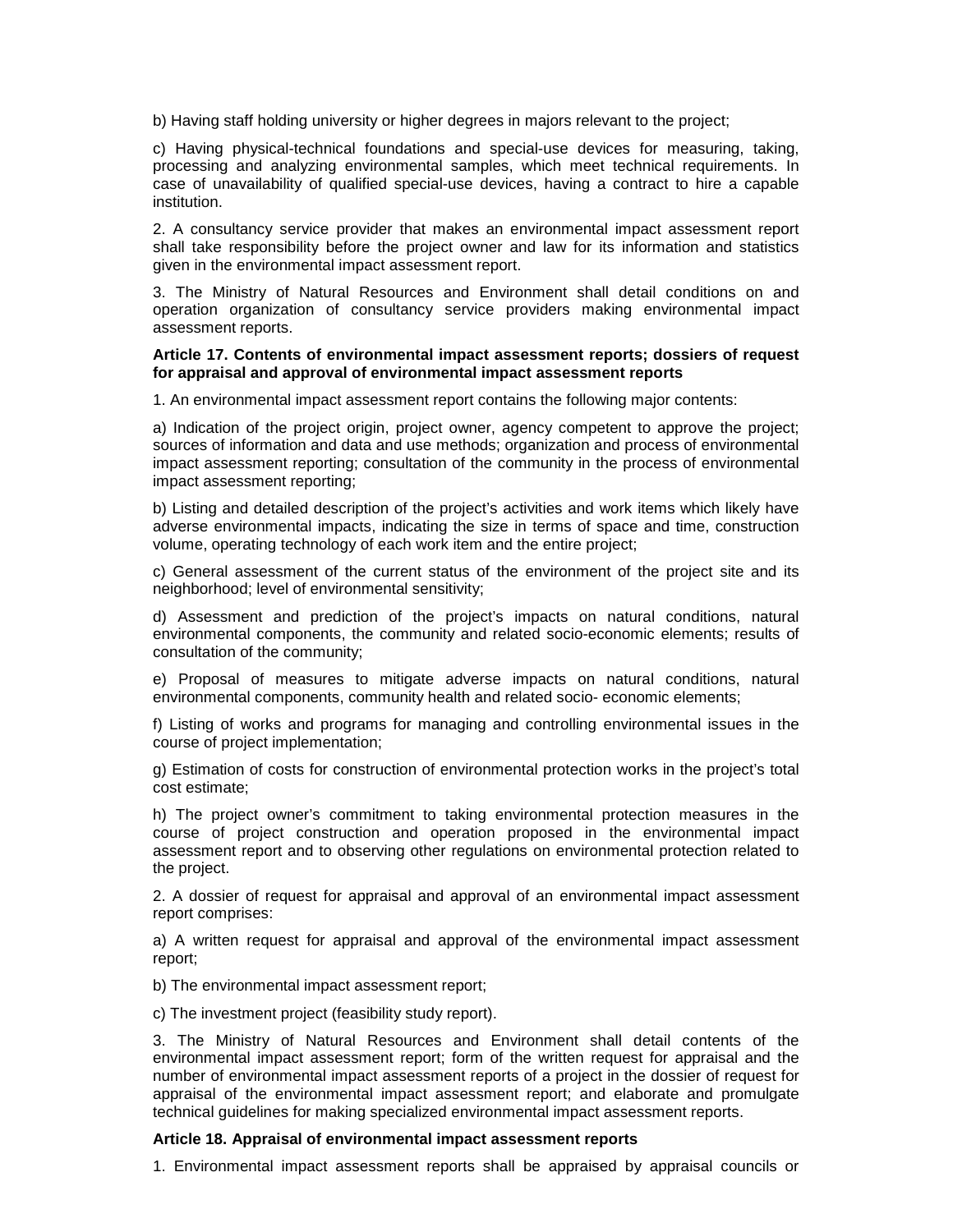appraisal service providers.

2. Responsibilities for appraisal of environmental impact assessment reports are provided as follows:

a) The Ministry of Natural Resources and Environment shall appraise environmental impact assessment reports of the projects provided in Appendix III to this Decree, except those involving security and defense secrets;

b) Ministries, ministerial-level agencies and government-attached agencies shall appraise environmental impact assessment reports of projects under their respective deciding and approving competence, except the projects provided in Appendix III to this Decree;

c) The Ministry of National Defense or the Ministry of Public Security shall appraise environmental impact assessment reports of projects under its deciding and approving competence and security- or defense-related projects as assigned by competent authorities;

d) Provincial-level People's Committees shall appraise environmental impact assessment reports of investment projects in their localities, except those provided at Points a, b and c of this Clause.

3. A council for appraisal of an environmental impact assessment report is composed of representatives of management agencies directly related to environmental issues of the project and specialists, including the chairman, a vice chair man, if necessary; one (1) secretary; two (2) counter-arguing members and other members. Over 50% of the appraisal council members must be specialized in environment and other fields related to the project. For the environmental impact assessment report of a projects to be appraised by a ministry, ministerial-level agency or government-attached agency, the appraisal council must be composed of representatives of the provincial-level Natural Resources and Environment Department of the locality in which the project is to be implemented.

4. When necessary, an appraisal agency may carry out the following activities:

a) Investigating and verifying information and statistics on the status of the environment of the project site and its neighborhood;

b) Taking samples for analysis and verification;

c) Consulting the community of the project site;

d) Hiring specialists, social organizations or socio-professional organizations to give counterarguments to reported contents;

e) Holding theme-based assessment meetings.

5. The Ministry of Natural Resources and Environment shall detail the organization and operation of environmental impact assessment report appraisal councils and service providers.

### **Article 19. Process of appraisal and approval of environmental impact assessment reports**

1. A project owner shall submit a dossier of request for appraisal of an environmental impact assessment report to a competent agency provided in Clause 2, Article 18 of this Decree.

2. After receiving such a dossier, an appraisal agency shall check it. If the dossier is incomplete or invalid, within five (5) working days, it shall notify in writing the project owner to complete the dossier.

3. After receiving a complete and valid dossier, within the time limit provided in Clause 1, Article 20 of this Decree, the appraisal agency shall set up an appraisal council or select an appraisal service provider, notify the project owner to pay the fee for the appraisal and notify in writing appraisal results to the project owner.

4. On the basis of the appraisal agency's notice of appraisal results of the environmental impact assessment report, the project owner shall carry out one of the following activities:

a) Making another environmental impact assessment report and submitting it to the appraisal agency for appraisal, if its environmental impact assessment report is not approved. The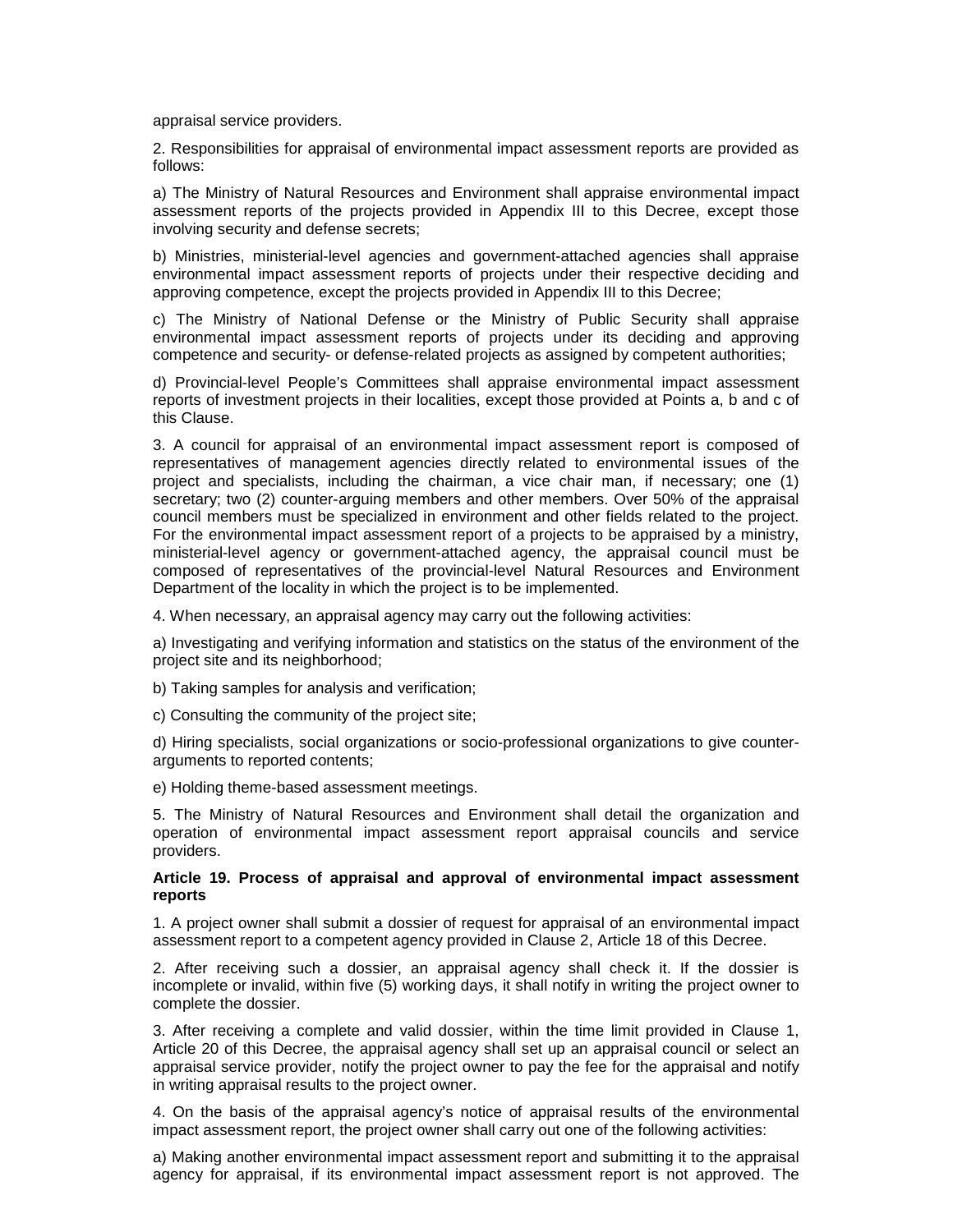appraisal time limit and procedures are the same as for the first report;

b) Modifying and supplementing the environmental impact assessment report and submitting it to the appraisal agency for consideration and submission to a competent authority for issuance of an approval decision, if the environmental impact assessment report is approved on condition of modification and supplementation. The time limit for modification and supplementation of the report is not counted in the time limit for appraisal and approval of the environmental impact assessment report;

c) Sending the environmental impact assessment report to a competent agency for issuance of an approval decision under regulations, if the report is approved without modification and supplementation.

5. Competent agencies shall approve environmental impact assessment reports within the time limit provided in Clause 2, Article 20 of this Decree after receiving complete and valid dossiers.

### **Article 20. Time limit for appraisal and approval of environmental impact assessment reports**

1. The time limit for appraising environmental impact assessment reports is provided as follows:

a) Forty-five (45) working days after receiving complete and valid dossiers, for environmental impact assessment reports to be appraised by the Ministry of Natural Resources and Environment, and sixty (60) working days, for projects with complicated environmental impacts;

b) Thirty (30) working days after receiving complete and valid dossiers, for environmental impact assessment reports not to be appraised by the Ministry of Natural Resources and Environment, and forty-five (45) working days, for projects with complicated environmental impacts.

2. The time limit for approving an environmental impact assessment report is fifteen (15) working days after receiving a complete and valid dossier.

3. The time limit for appraisal and approval of an environmental impact assessment report does not include the time for the project owner to finalize the environmental impact assessment report dossier.

# **Article 21. Certification and sending of approved environmental impact assessment reports**

1. After issuing the decision approving an environmental impact assessment report, the approval agency shall certify such approval on the back of the cover page or supplement cover page of the environmental impact assessment report and send the report to concerned agencies under Clause 2 of this Article.

2. Certified environmental impact assessment reports and decisions approving these reports shall be sent according to the following provisions:

a) The Ministry of Natural Resources and Environment shall send one (1) copy of the approval decision together with the environmental impact assessment report to the project owner and the provincial-level Natural Resources and Environment Department of the locality in which the project is to be implemented; and the approval decision to the line ministry;

b) Ministries, ministerial-level agencies and government-attached agencies shall send one (1) copy of the approval decision together with the environmental impact assessment report to the project owner, the Ministry of Natural Resources and Environment and the provincial-level Natural Resources and Environment Department of the locality in which the project is to be implemented. For projects involving security and defense secrets, approval decisions and environmental impact assessment reports shall be sent under separate regulations;

c) Provincial-level People's Committees shall send (1) copy of the approval decision together with the environmental impact assessment report to the project owner and the People's Committee of the district, town or provincial city (below referred to as district level) in which the project is to be implemented; the approval decision to the line ministry and the commune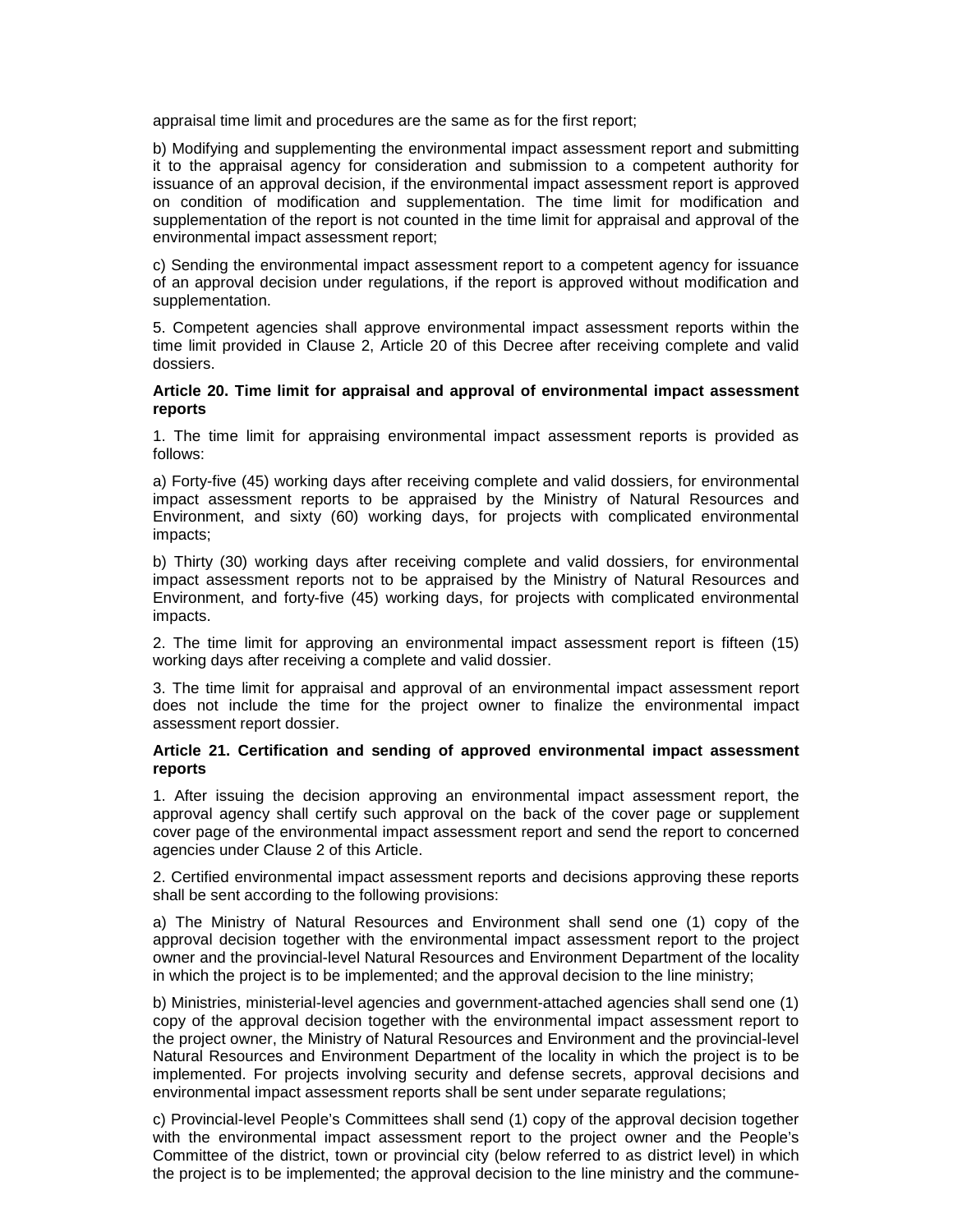level People's Committee of the locality in which the project is to be implemented; and one (1) copy of the approval decision together with the environmental impact assessment report to the Ministry of Natural Resources and Environment when so requested.

3. Provincial-level People's Committees shall copy from the originals of decisions approving environmental impact assessment reports sent from ministries, ministerial-level agencies and government-attached agencies and send these copies to district- and commune-level People's Committees of the localities in which projects are to be implemented.

4. The Ministry of Natural Resources and Environment shall provide the forms of the approval decision and certification of environmental impact assessment reports.

### **Article 22. Publicity of information on projects with approved environmental impact assessment reports**

1. After an environmental impact assessment report is approved, the project owner shall formulate, approve and publicly display its environmental control plan at the office of the commune-level People's Committee of the locality in which consultation of the community is made for people's information, examination and oversight.

2. The environmental control plan, which is formulated based on the environmental control program proposed in the environmental impact assessment report, covers the following:

a) Organization and operation of the project's environmental protection section;

b) The project's plan on environmental protection education and awareness raising;

c) The responsibilities of the project owner and constructors (if any) for taking solutions and measures to mitigate adverse impacts and prevent and respond to environmental incidents in the project construction phase;

d) Plan on construction and installation of environmental protection works;

e) Plan on control of arising waste sources; control of the surrounding environment and other environmental control issues during the construction and official operation of the project.

# **Article 23. Responsibilities of project owners prior to official project operation**

1. To take environmental protection measures during investment preparation and project construction; to conduct environmental observation required by the decision approving the environmental impact assessment report.

2. To design, build and install environmental protection works; operate the project's waste treatment works on a trial basis; to take over environmental protection works under law; to elaborate, approve and implement a plan to clean the reservoir before retaining water, for a project with construction of an irrigation or hydropower reservoir.

3. To make a dossier of request for inspection and certification of application of environmental protection works and measures for project operation under Article 25 of this Decree and send it to the agency provided in Clause 1, Article 24 of this Decree for inspection and certification before officially operating the project.

4. To cooperate with and create favorable conditions for the environmental protection management agency to inspect the implementation of the environmental control plan and works and measures for environmental protection and environmental incident prevention and response; to fully provide project-related information and statistics upon request.

5. During project implementation, if occurs an incident adversely affecting environment quality and community health, to stop all project activities causing such incident; to respond to and remedy the incident and urgently report it to the provincial-level environment management agency and concerned agencies of the locality of the project site for direction and coordinated settlement.

# **Article 24. Inspection and certification of environmental protection works and measures prior to official project operation**

1. The agency approving an environmental impact assessment report shall carry out the following activities for the project of which it has approved the environmental impact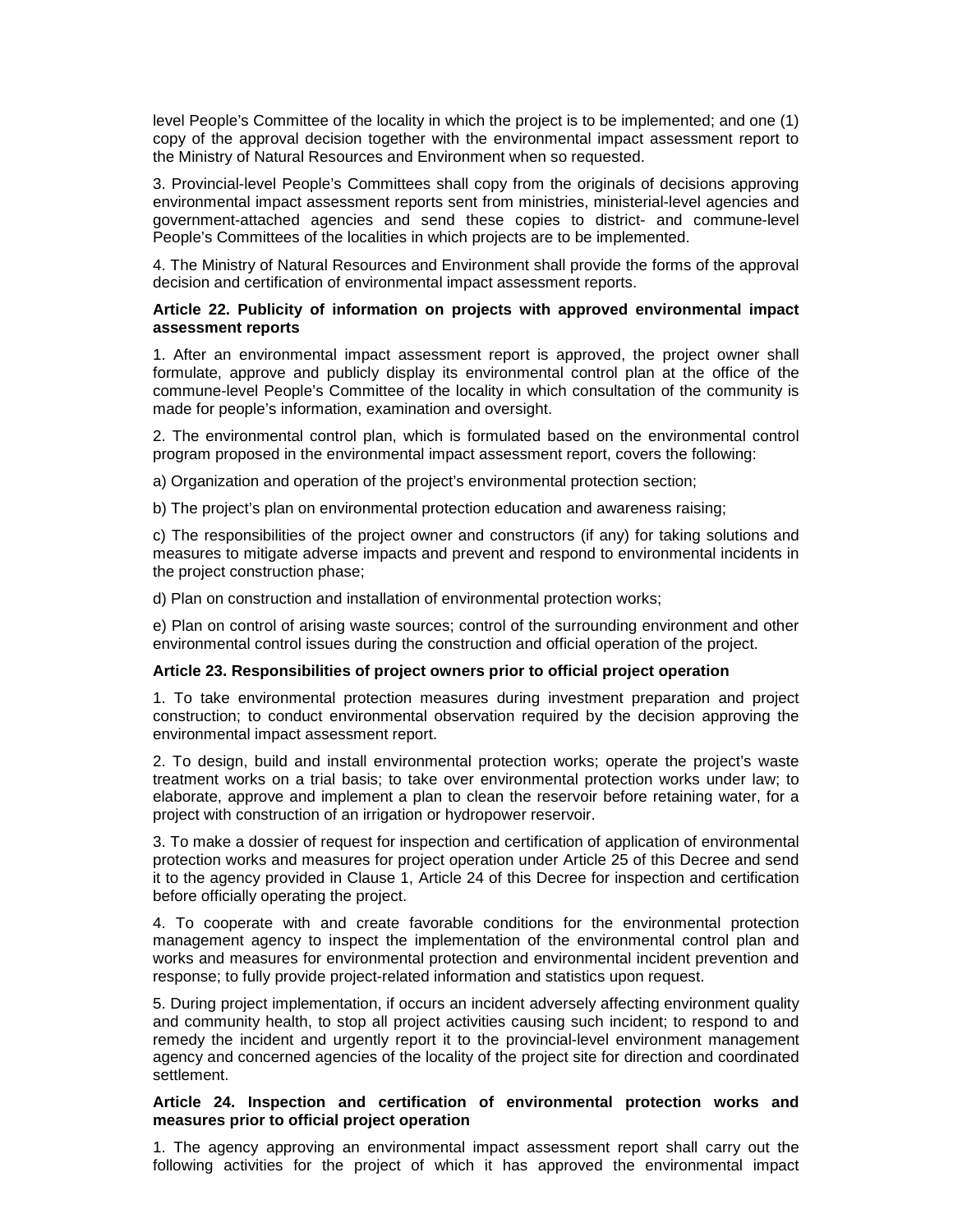assessment report:

a) Inspecting and certifying the application of environmental protection works and measures for project operation under Articles 25, 26, 27 and 28 of this Decree;

b) Inspecting the application of environmental protection measures in the investment preparation and project construction phases when necessary.

2. The agency approving an environmental impact assessment report may assign its professional environmental protection agency to carry out the activities provided at Points a and b, Clause 1 of this Article (below referred to as the inspection and certification agency).

3. For a project with multiple investment phases whose owner wishes to officially operate some work items before the project construction is completed, the inspection and certification agency may inspect and certify the application of environmental protection works and measures for the operation of those work items at the request of the project owner.

4. The Ministry of Natural Resources and Environment shall detail the inspection and certification of application of environmental protection works and measures for project operation; and formulate and promulgate specialized technical guidelines for such inspection and certification.

### **Article 25. Dossier of request for inspection and certification of application of environmental protection works and measures for project operation**

1. Written request for inspection and certification of application of environmental protection works and measures for project operation.

2. Copy of the approval decision together with the environmental impact assessment report.

3. Report on application of environmental protection works and measures for project operation provided in Article 26 of this Decree, which clearly describes the size, process and technology of waste treatment; changes from the plan stated in the approved environmental impact assessment report.

4. Annexes to the report on application of environmental protection works and measures for project operation, including a drawing on complete construction and results of trial operation of waste treatment works; certificates and recognition of imported or commercialized uniform waste treatment equipment; notices of sample measuring and analysis; take-over test records and other documents related to environmental protection works and measures.

#### **Article 26. Environmental protection works and measures for project operation**

1. Wastewater collection and treatment works, equipment and measures proposed in the environmental impact assessment report.

2. Works, equipment and measures for storage, collection, transport and treatment of hazardous waste and ordinary solid waste proposed in the environmental impact assessment report.

3. Works, equipment and measures for collection and treatment of dust and emitted gas proposed in the environmental impact assessment report.

4. Works, equipment and measures to mitigate adverse environmental impacts not related to waste; works, equipment and plans for prevention of and response to environmental incidents and other environmental protection works, measures and technical solutions.

#### **Article 27. Process and time limit for inspection and certification of application of environmental protection works and measures for project operation**

1. An inspection and certification agency shall examine a dossier of request for inspection and certification of application of environmental protection works and measures for project operation sent by the project owner; and make a written notice within five (5) working days after receiving the dossier if the dossier is invalid.

2. An inspection and certification agency shall inspect environmental protection works and measures for project operation applied by the project owner under Article 28 of this Decree within twenty (20) working days after receiving a complete and valid dossier. If the project fails to meet conditions for certification of application of environmental protection works and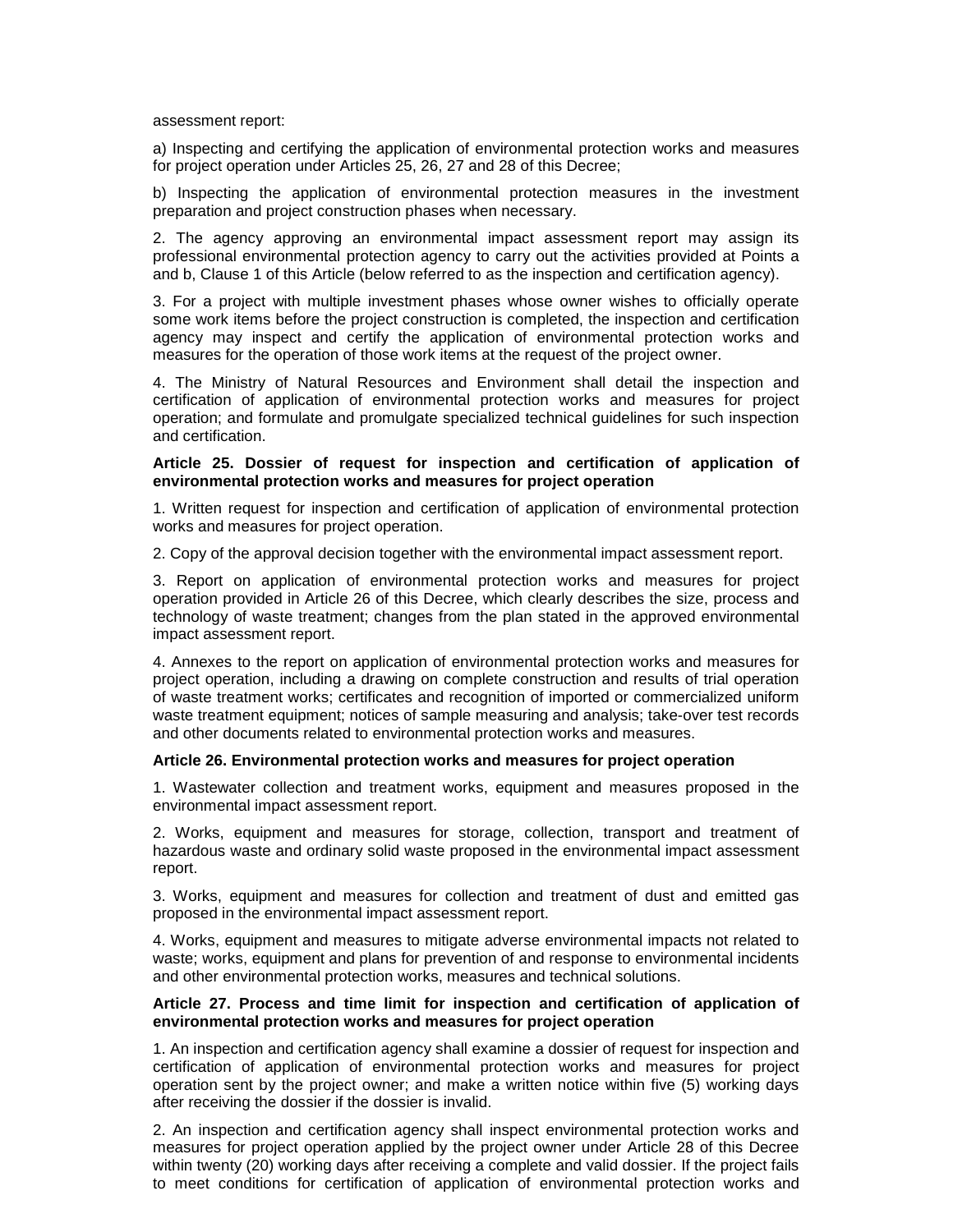measures for project operation, the inspection and certification agency shall send a notice to the project owner within five (5) working days after having inspection results.

3. The project owner shall redress paper and practical problems as requested by the inspection and certification agency in its notice; finalize the dossier of request for inspection and certification of application of environmental protection works and measures for project operation and send it to the inspection and certification agency for inspection and certification.

4. When necessary, the inspection and certification agency may re-inspect environmental protection works and measures after the project owner redresses problems.

5. The inspection and certification agency shall issue a certificate of the project owner's application of environmental protection works and measures for project operation or a written refusal clearly stating the reason within five (5) working days after receiving the dossier of request for inspection and certification of application of environmental protection works and measures for project operation re-submitted by the project owner.

### **Article 28. Process of inspection and certification of application of environmental protection works and measures for project operation**

1. An inspection and certification agency shall examine a dossier of request for inspection and certification of application of environmental protection works and measures for project operation sent by the project owner and conduct physical inspection of those works and measures through an inspection team set up by the inspection and certification agency.

2. Depending on the type, size and nature of the project and practical conditions, activities of an inspection team include:

a) Meeting to evaluate and discuss about environmental protection works and measures for project operation applied by the project owner;

b) Inspecting the actual status of environ-mental protection works and measures for project operation applied by the project owner and related technical solutions and equipment;

c) Each team member studying the dossier and writing comments and evaluations of environmental protection works and measures for project operation applied by the project owner;

d) Making a general evaluation report on physical inspection of environmental protection works and measures for project operation applied by the project owner.

3. When necessary, the inspection and certification agency may carry out the following activities:

a) Consulting or hiring specialists or institutions to evaluate environmental protection works and measures for project operation applied by the project owner;

b) Verifying the project's environmental analysis results provided by the project owner through licensed environmental measuring, sampling and consultancy institutions.

4. Results of dossier and physical inspection of environmental protection works and measures for project operation applied by the project owner shall be written in an inspection record with the signatures, full names and titles of the inspection team head and the authorized representative of the project owner.

5. The inspection and certification agency shall issue a certificate of application of environmental protection works and measures for project operation on the basis of the inspection record and results of the activities provided in Clause 3 of this Article, if any.

6. The certificate of application of environmental protection works and measures for project operation serves as a basis for a project owner to officially operate the project or a number of completed work items, if the project is invested in multiple phases. This certificate is a basis for competent state agencies to license hazardous waste treatment and destruction and wastewater discharge into water sources.

7. The Ministry of Natural Resources and Environment shall provide the forms of documents related to the inspection and certification of project owners' application of environmental protection works and measures for project operation.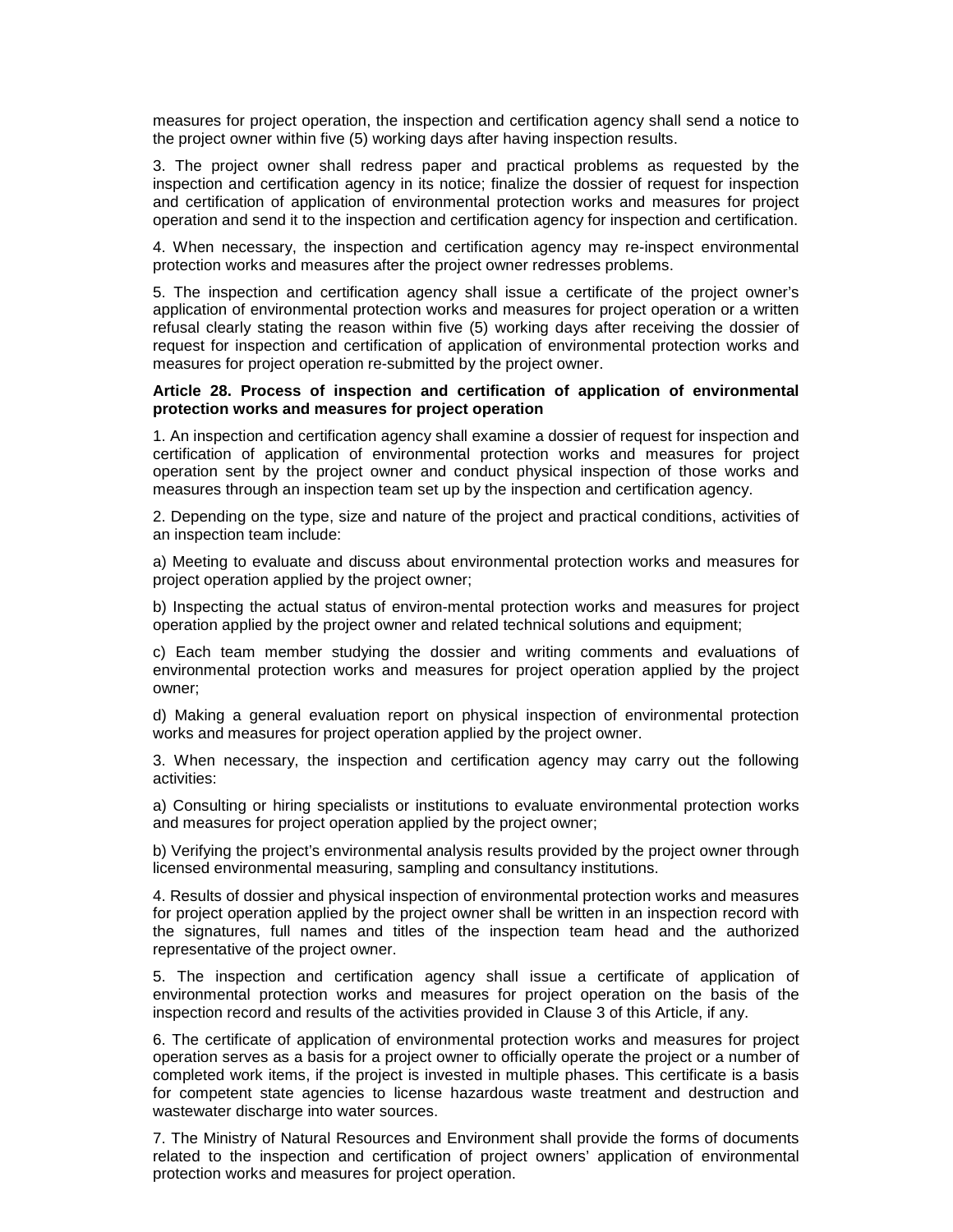# **Chapter IV**

# **ENVIRONMENTAL PROTECTION COMMITMENT**

### **Article 29. Subjects of environmental protection commitment making and registration**

1. Investment projects with nature, size and capacity outside the list or below the level set in the list provided in Appendix II to this Decree.

2. Production, business and service activities not subject to investment project formulation but with arising production waste.

### **Article 30. Contents and registration dossier of a written environmental protection commitment**

1. A written environmental protection commitment for an investment project covers:

a) Brief introduction of the project, including name and address of the project owner; project name and location; production size, capacity and technology; quantity and type of materials and fuel used during project implementation. The project owner shall take responsibility for the accuracy and completeness of declared information and statistics;

b) Arising waste: Maximum volume and concentration of each type of waste, if any;

c) Commitment to taking measures to reduce and treat waste and to observing the environmental protection law.

2 A written environmental protection commitment for production, business or service activities not subject to investment project formulation covers:

a) Brief introduction of the production, business or service plan, including name and address of the establishment owner; place of implementation; production size or type of business or service; quantity and type of materials and fuel used during operation. The establishment owner shall take responsibility for the accuracy and completeness of declared information and statistics;

b) Arising waste: Maximum volume and concentration of each type of waste, if any;

c) Commitment to taking measures to reduce and treat waste and to observing the environmental protection law.

3. The registration dossier of a written environmental protection commitment comprises:

a) The written environmental protection commitment;

b) The investment project (feasibility study report) or the production or business plan.

4. The Ministry of Natural Resources and Environment shall provide the form of the written environmental protection commitment.

# **Article 31. Time for written environmental protection commitment registration**

1. For a prospecting or mining project, the project owner shall register the written environmental protection commitment before proposing a competent agency to grant or modify a prospecting or mining license.

2. For an oil and gas prospecting project, the project owner shall register the written environmental protection commitment before drilling for oil and gas.

3. For an investment project with work items subject to construction licensing, the project owner shall register the written environmental protection commitment before proposing a competent agency to grant or modify a construction license.

4. For a project or production, business or service activities other than those provided in Clauses 1, 2 and 3 of this Article, the project owner or establishment owner shall register the written environmental protection commitment before carrying out investment, production or business activities.

# **Article 32. Written environmental protection commitment registration**

1. District-level People's Committees shall conduct the registration of written environmental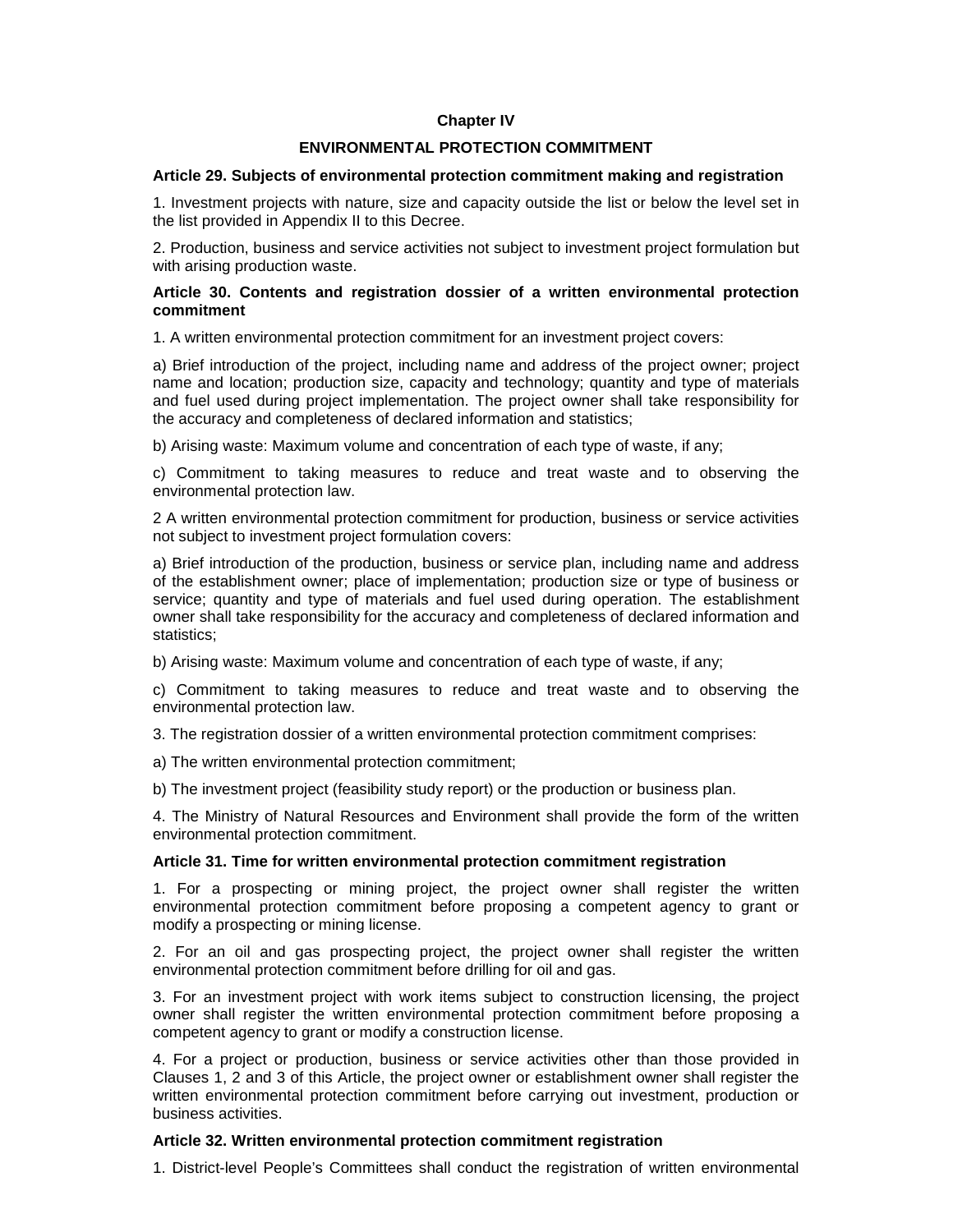protection commitments.

2. In the following cases, a district-level People's Committee may authorize a commune-level People's Committee to conduct the registration of written environmental protection commitments:

a) Production, business or service activities are to be carried out within one (1) commune and are not subject to investment project formulation (feasibility study report);

b) The investment project is to be implemented within one (1) commune without waste arising during its implementation.

3. For an investment project or production, business or service activities to be carried out in two (2) or more districts, the project owner or establishment owner may register the written environmental protection commitment at the most convenient district-level People's Committee.

4. For an investment project to be implemented in a sea area for which the administration responsibility has not yet been assigned to any district-level People's Committee, the project owner shall register the written environmental protection commitment at the district-level People's Committee of the locality at which the project's waste treatment and discharge are registered. If such project does not have waste to be brought to the inland for recycling, reuse, treatment or discharge, the project owner is not required to register the written environmental protection commitment.

# **Article 33. Process of written environmental protection commitment registration**

1. A written environmental protection commitment shall be registered as follows:

a) The project owner or establishment owner shall submit the registration dossier of a written environmental protection commitment to a competent agency provided in Article 32 of this Decree;

b) Within five (5) working days after receiving a dossier, a competent agency provided in Article 32 of this Decree shall notify in writing the project owner of its acceptance or refusal of the dossier. In case of refusal, it shall clearly state the reason.

2. The Ministry of Natural Resources and Environment shall provide the form of notice of acceptance or refusal of a registration dossier of a written environmental protection commitment.

# **Article 34. Sending of registered written environmental protection commitments**

1. For a written environmental protection commitment registered at a district-level People's Committee: Within two (2) working days, the district-level People's Committee shall send one (1) copy of the registered written environmental protection commitment to the project owner, district-level environmental protection management agency and commune-level People's Committee of the locality in which the investment project or production, business or service activities is/are to be carried out, and to concerned district-level People's Committees, if such project or activities is/are to be carried out in two (2) or more districts.

2. For a written environmental protection commitment registered at a commune-level People's Committee: Within two (2) working days, the commune-level People's Committee shall send one (1) copy of the registered written environmental protection commitment to the project owner and the district-level environmental protection management agency.

### **Article 35. Responsibilities of project owners after written environmental protection commitment registration**

1. To take measures to mitigate adverse environmental impacts stated in the registered written environmental protection commitment.

2. To stop operations and promptly report to the commune-level People's Committee and district-level People's Committee of the locality in which the project is to be implemented for direction and coordinated settlement when occurs an incident exerting adverse impacts on the environment quality and community health during project implementation or production and business operations.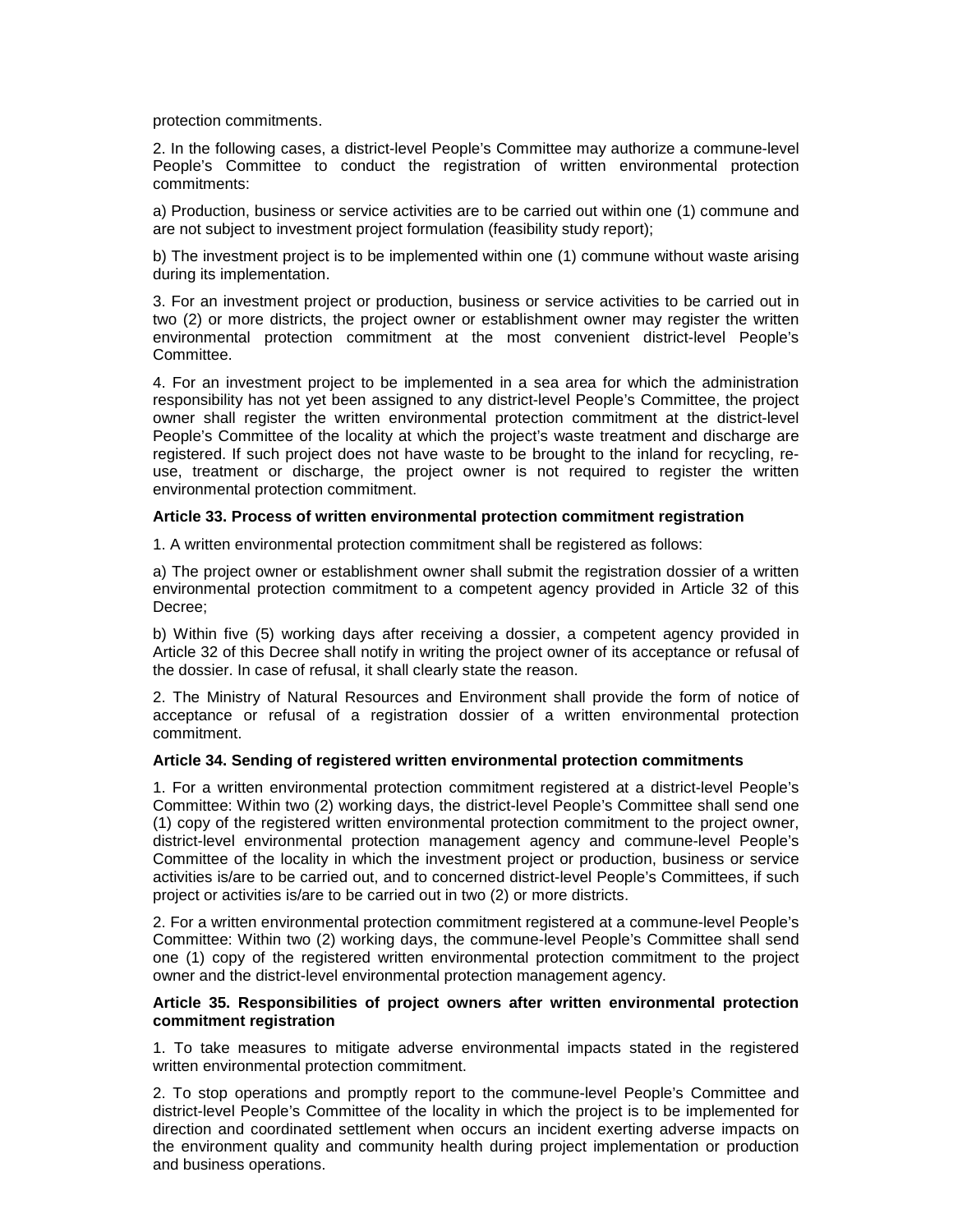3. To cooperate with and create favorable conditions and provide relevant necessary information for the environmental protection state management agency to conduct supervision, examination and inspection during investment project implementation or production and business operations.

4. To make another written environmental protection commitment for the investment project or production, business or service activities in the following cases:

a) Change of location of the project or production, business or service activities;

b) Failure to carry out the project or production, business or service activities within twentyfour (24) months after registering the written environmental protection commitment;

c) Change of size, capacity or technology, resulting in increased adverse environmental impacts or scope of impacts.

5. When an investment project or production, business or service activities change its/their nature or size to an extent that requires environmental impact assessment reporting as provided in Appendix II to this Decree, the project owner or establishment owner shall make an environmental impact assessment report and submit it to a competent authority provided in Article 18 of this Decree for appraisal and approval under regulations.

### **Article 36. Responsibilities of state agencies in charge of written environmental protection commitment registration**

1. To inspect the application of environmental protection measures stated in registered written environmental protection commitments and the observance of current laws on environmental protection during investment project implementation or production, business or service operations.

2. To receive and process proposals and recommendations of project owners, establishment owners or concerned organizations and individuals related to the application of environmental protection issues and measures during investment project implementation or production, business or service operations.

3. To coordinate with project owners and production and business establishment owners in promptly remedying incidents occurring during investment project implementation and production and business operations.

# **Chapter V**

#### **IMPLEMENTATION PROVISIONS**

**Article 37. Financial regimes applicable to strategic environmental assessment, environmental impact assessment and environmental protection commitment**

1. The financial regime applicable to strategic environmental assessment is as follows:

a) Funds for making strategic environmental assessment reports shall be included in the funds for formulation of strategies, master plans and plans allocated from the state budget for economic non-business activities and other sources, if any;

b) Funds for appraisal of strategic environmental assessment reports shall be allocated from the environmental non-business funds.

2. The financial regime applicable to environmental impact assessment is as follows:

a) Funds for making environmental impact assessment reports shall be allocated from project owners' investment funds;

b) Funds for appraisal of environmental impact assessment reports shall be allocated from collected fees for appraisal of environmental impact assessment reports;

c) Funds for inspection and certification of project owners' application of environmental protection works and measures shall be allocated from the environmental non-business funds.

3. The financial regime applicable to environmental protection commitment is as follows:

a) Funds for making written environmental protection commitments shall be allocated from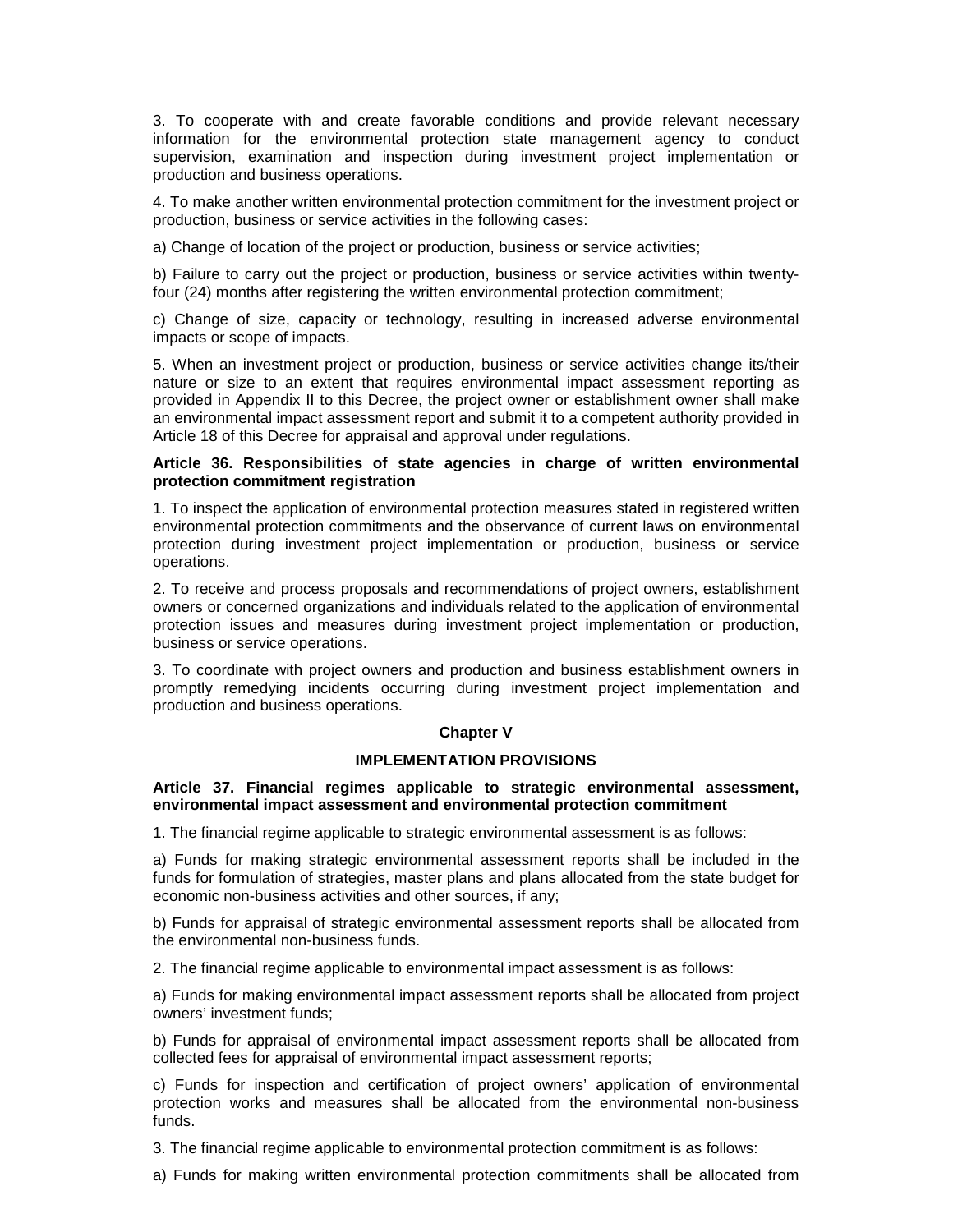project owners' investment funds;

b) Funds for inspection of application of environmental protection measures stated in written environmental protection commitments shall be allocated from the environmental nonbusiness funds.

4. Responsibilities for guidance:

a) The Ministry of Finance shall assume the prime responsibility for, and coordinate with the Ministry of Natural Resources and Environment in, guiding Points a and b, Clause 1, Points b and c, Clause 2, and Point b, Clause 3, of this Article;

b) The Ministry of Natural Resources and Environment shall assume the prime responsibility for, and coordinate with the Ministry of Planning and Investment in, guiding Point a, Clause 2, and Point a, Clause 3, of this Article for state budget-funded investment projects.

# **Article 38. Reporting regime**

1. District-level People's Committees shall biannually submit to provincial-level People's Committees reports on registration and inspection of realization of written environmental protection commitments; registration of simple environmental protection plans in localities under their management. The deadline for report submission is provided as follows:

a) Before July 10 of the year of implementation, for the first report;

b) Before January 10 of the subsequent year, for the second report.

2. Before January 15 every year, provincial-level People's Committees shall submit to the Ministry of Natural Resources and Environment reports on appraisal of strategic environmental assessment reports; appraisal and approval of environmental impact assessment reports; registration of written environmental protection commitments; inspection and certification of environmental protection works and measures; appraisal, approval, inspection and certification of implementation of detailed environmental protection plans; and registration and inspection of the implementation of simple environmental protection plans of the previous year in localities under their management.

3. Before January 15 every year, ministries (except the Ministry of National Defense and the Ministry of Public Security), ministerial-level agencies and government-attached agencies shall submit to the Ministry of Natural Resources and Environment reports on appraisal of strategic environmental assessment reports; appraisal and approval of environmental impact assessment reports; and inspection and certification of environmental protection works and measures of the previous year in the sectors under their management.

4. The Ministry of Natural Resources and Environment shall detail the contents and forms of the reports provided in Clauses 1, 2 and 3 of this Article.

# **Article 39. Transitional provisions**

1. Dossiers of request for appraisal of strategic environmental assessment reports; appraisal and approval of environmental impact assessment reports; appraisal and approval of supplemented environmental impact assessment reports; inspection and certification of the implementation of reported contents and requirements stated in decisions approving environmental impact assessment reports; registration and certification of written environmental protection commitments; and certification of supplemented written environmental protection commitments received by competent agencies before the effective date of this Decree shall be considered and handled under the Government's Decree No. 80/2006/ND- CP of August 9, 2006, detailing and guiding a number of articles of the Environmental Protection Law, and the Government's Decree No. 21/2008/ND-CP of February 28, 2008, amending and supplementing a number of articles of Decree No. 80/2006/ND-CP of August 9, 2006, detailing and guiding a number of articles of the Environmental Protection Law.

2. Consolidated production, business or service zones or production, business or service establishments whose environmental protection plans have been approved shall report to the agencies approving those plans for consideration and certification of the implementation of environmental protection issues stated in the environmental protection plans under the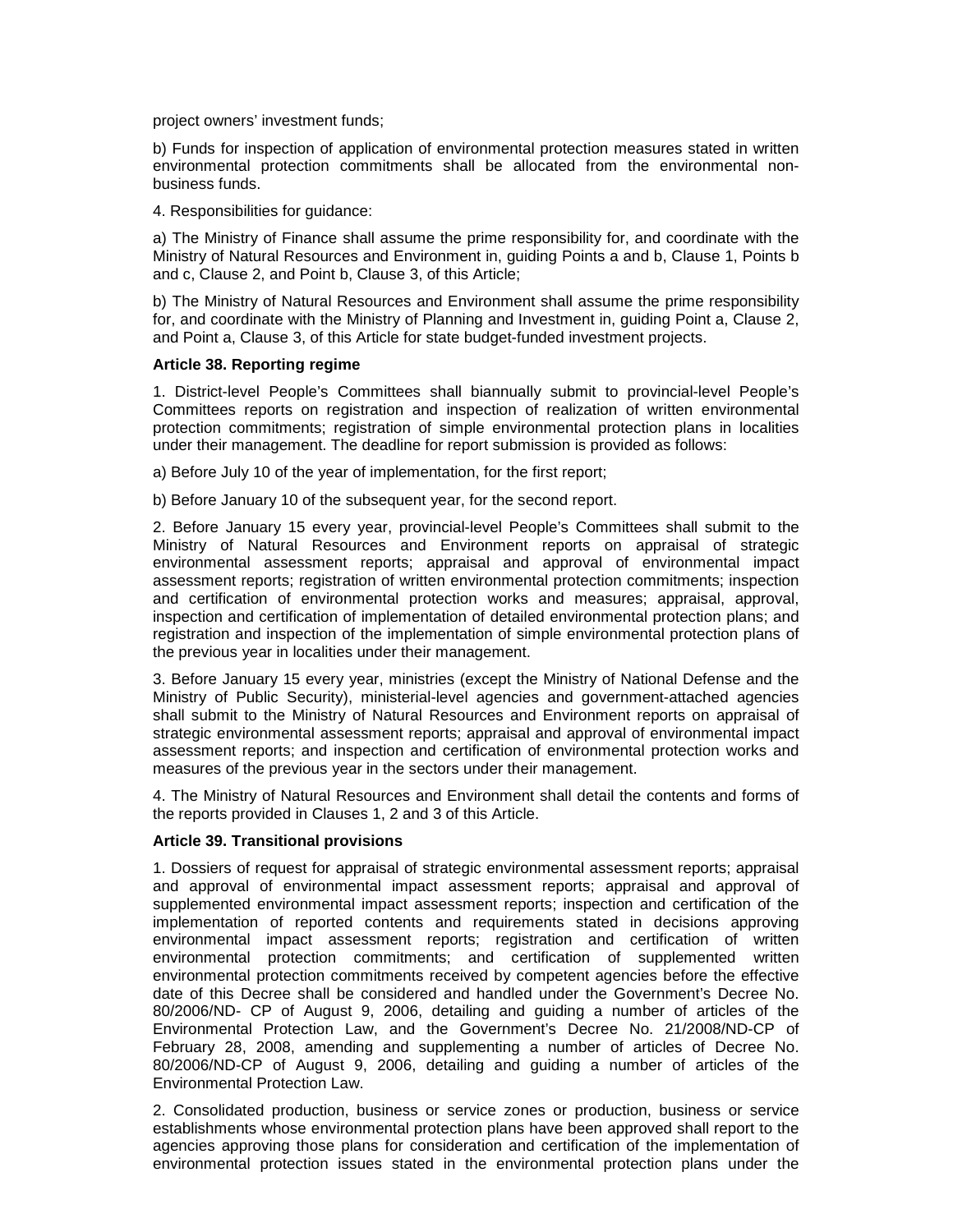applicable law at the time such plans were approved.

3. By the effective date of this Decree, consolidated production, business or service zones or production, business or service establishments that fail to obtain decisions approving environmental impact assessment reports, decisions approving supplemented environmental impact assessment reports, registration certificate of environmental standard conformity, written environmental protection commitments, or decisions approving or written certification of environmental protection plans shall, in addition to being handled for their violations under law, take either of the following remedies within two (2) years after the effective date of this Decree:

a) Making a detailed environmental protection plan, for establishments with size and nature similar to the subjects of environmental impact assessment reporting under this Decree, and submit it to a competent agency provided in Clause 2, Article 18 of this Decree for appraisal and approval;

b) Making a simple environmental protection plan, for establishments with size and nature similar to the subjects of written environmental protection commitment registration under this Decree, and submit it to a competent agency provided in Article 32 of this Decree for registration.

4. Consolidated production, business or service zones or production, business or service establishments with approved environmental impact assessment reports, which have officially operated but fail to obtain written certification of the implementation of reported contents and requirements of decisions approving environmental impact assessment reports, shall, in addition to being handled for their violations under current law, submit a dossier of request for certification of applied environmental protection works and measures to a competent agency provided in Article 26 of this Decree for inspection and certification, within two (2) years after the effective date of this Decree. Contents of the dossier of request for inspection and certification of environmental protection works and measures; process, time limit and method of inspection and certification of environmental protection works and measures comply with Articles 24, 25, 27 and 28 of this Decree.

5. Detailed and simple environmental protection plans serve as a basis for implementation by consolidated production, business or service zones or production, business or service establishments and for examination, inspection and violation handling by concerned state management agencies.

6. The Ministry of Natural Resources and Environment shall detail the formulation, appraisal, approval, inspection and certification of the implementation of detailed environmental protection plans; and the formulation and registration of simple environmental protection plans.

# **Article 40. Effect**

This Decree takes effect on June 5, 2011, and replaces Articles 6 thru 17 of the Government's Decree No. 80/2006/ND-CP of August 9, 2006, detailing and guiding a number of articles of the Environmental Protection Law; and Clauses 3 thru 10, Article 1 of the Government's Decree No.21/2008/ND-CP of February 28, 2008, amending and supplementing a number of articles of Decree No. 80/2006/ND-CP of August 9, 2006, detailing and guiding a number of articles of the Environmental Protection Law.

# **Article 41. Implementation responsibilities**

1. The Ministry of Natural Resources and Environment shall guide and organize the implementation of this Decree.

2. Ministers, heads of ministerial-level agencies, heads of government- attached agencies and chairpersons of provincial-level People's Committees shall implement this Decree.

Bottom of Form

**APPENDIX I LIST OF STRATEGIC PROJECTS AND MASTER PLANS SUBJECT TO DETAILED STRATEGIC ENVIRONMENTAL ASSESSMENT** 

(To the Government's Decree No. 29/2011/ND-CP of April 18, 2011)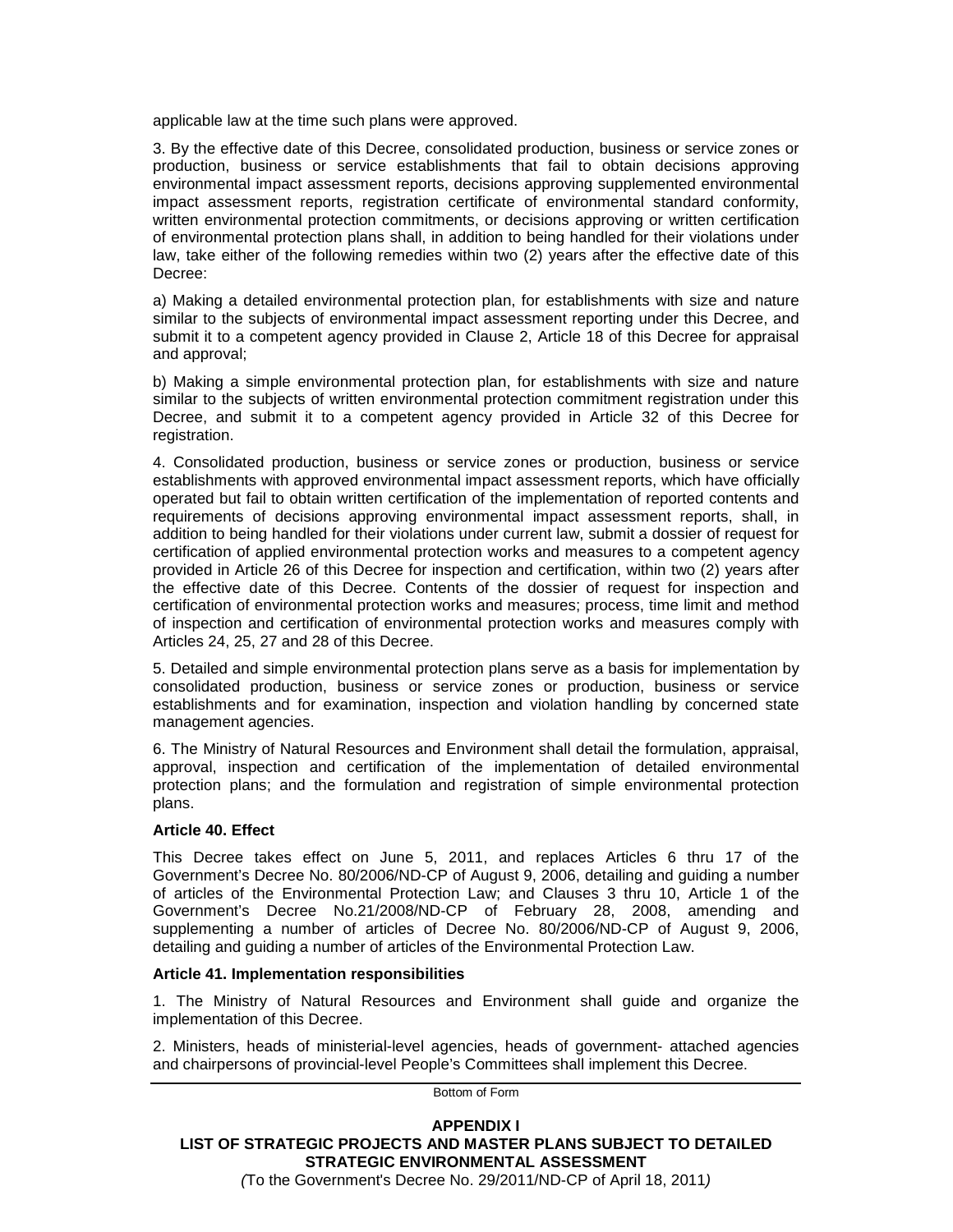| A              | Strategic environmental assessment reports incorporated in strategies, master<br>plans and plans                                                                                                                                                                                                                                                                                                         |  |
|----------------|----------------------------------------------------------------------------------------------------------------------------------------------------------------------------------------------------------------------------------------------------------------------------------------------------------------------------------------------------------------------------------------------------------|--|
| L              | Socio-economic development strategies and master plans                                                                                                                                                                                                                                                                                                                                                   |  |
| $\mathbf{1}$   | National socio-economic development strategies                                                                                                                                                                                                                                                                                                                                                           |  |
| $\mathbf{I}$   | Development strategies and master plans of national-level sectors and<br>domains                                                                                                                                                                                                                                                                                                                         |  |
| $\mathbf{1}$   | Development strategies on industry, agriculture and rural development, transport,<br>construction, tourism and health (including also sub-sectors of these sectors and<br>domains)                                                                                                                                                                                                                       |  |
| 2              | Development master plans on industry, agriculture and rural development, transport,<br>construction, tourism and health other than those provided in Part B of Appendix II                                                                                                                                                                                                                               |  |
| $\mathbf{III}$ | Master plans on inter-provincial river basins                                                                                                                                                                                                                                                                                                                                                            |  |
| В              | Separate strategic environmental assessment reports                                                                                                                                                                                                                                                                                                                                                      |  |
| L              | Socio-economic development strategies and master plans                                                                                                                                                                                                                                                                                                                                                   |  |
| $\mathbf{1}$   | Socio-economic development master plans of socio-economic regions,<br>key<br>economic regions, economic regions, economic corridors and economic belts                                                                                                                                                                                                                                                   |  |
| $\overline{2}$ | Socio-economic development master plans of provinces and centrally run cities                                                                                                                                                                                                                                                                                                                            |  |
| $\mathbf{II}$  | Development master plans of national-level sectors and domains                                                                                                                                                                                                                                                                                                                                           |  |
| $\mathbf{1}$   | Development master plans on electricity, hydropower, thermopower, atomic energy<br>and nuclear power; oil and gas exploitation, petrochemistry; paper; basic chemicals,<br>fertilizer, plant protection drugs; rubber; textiles and garments; cement; steel; mining<br>and processing of coal, iron ores, tin, aluminum, wolfram, antimony, titanium, gold,<br>rare earth and other radioactive minerals |  |
| $\overline{2}$ | Development master plans on agriculture, forestry, fisheries and irrigation                                                                                                                                                                                                                                                                                                                              |  |
| 3              | Development master plans on road, railway, seaway, waterway, port and aviation<br>infrastructure facilities                                                                                                                                                                                                                                                                                              |  |
| 4              | Development master plans on urban centers, construction materials, solid waste<br>management and hazardous waste management                                                                                                                                                                                                                                                                              |  |
| 5              | Development master plans on tourism and golf courses                                                                                                                                                                                                                                                                                                                                                     |  |
| 6              | Development master plans on hospital networks                                                                                                                                                                                                                                                                                                                                                            |  |
| $\overline{7}$ | Development master plans on economic zones, industrial parks, export-processing<br>zones and hi-tech zones                                                                                                                                                                                                                                                                                               |  |
| III            | Master plans on land use, forest protection and development and exploitation<br>and use of other natural resources on inter- provincial or -regional scale                                                                                                                                                                                                                                               |  |
| $\mathbf{1}$   | National and regional master plans on land use                                                                                                                                                                                                                                                                                                                                                           |  |
| $\overline{2}$ | Master plans on forest protection and development in 2 or more provinces                                                                                                                                                                                                                                                                                                                                 |  |
| 3              | Master plans on exploitation and use of surface water, ground water and minerals in<br>2 or more provinces                                                                                                                                                                                                                                                                                               |  |
| C              | Other strategies, master plans and plans as directed by the National<br>Assembly, the Government and the Prime Minister                                                                                                                                                                                                                                                                                  |  |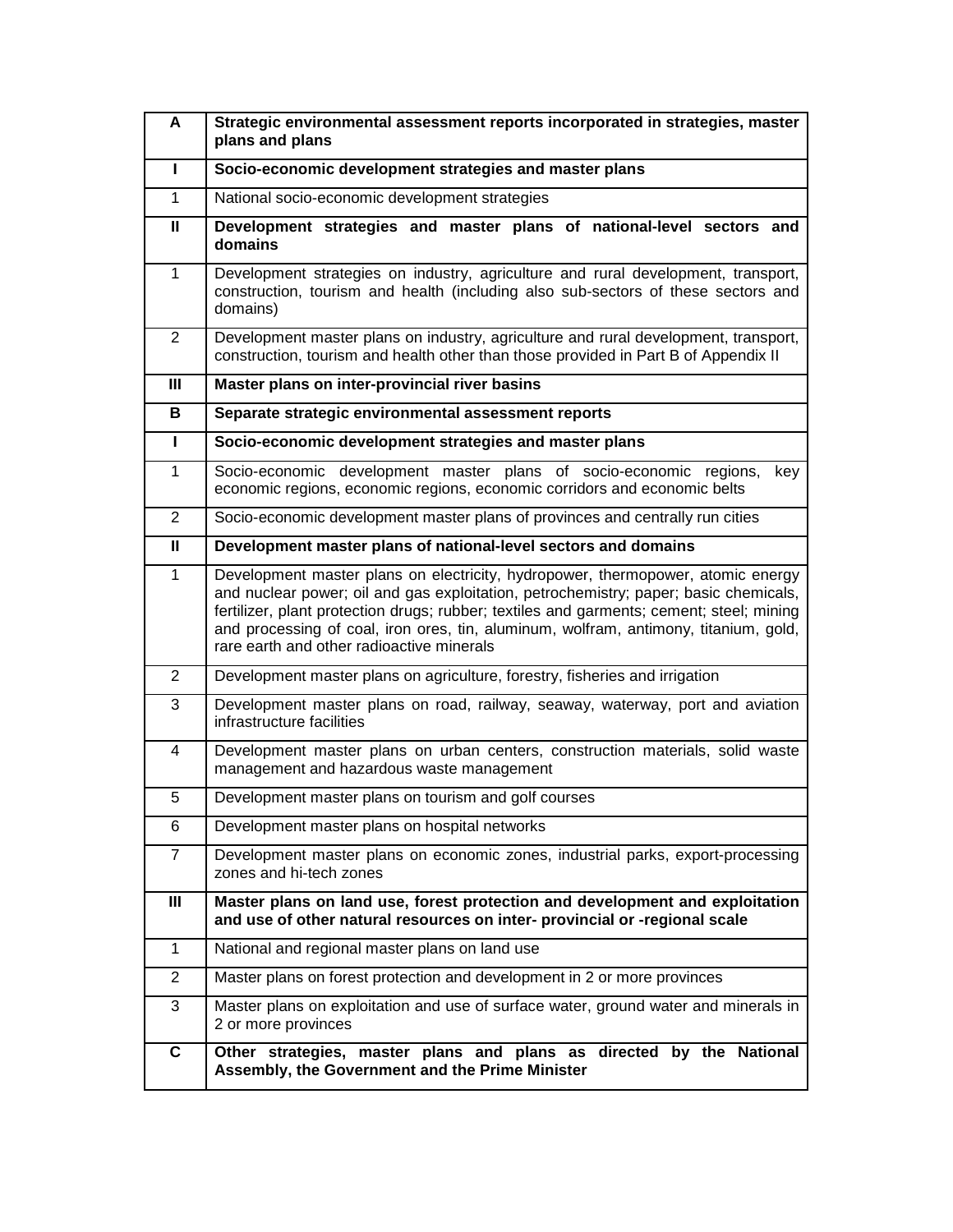# **APPENDIX II LIST OF PROJECTS SUBJECT TO ENVIRONMENTAL IMPACT ASSESSMENT REPORTING** (To the Government's Decree No. 29/2011/ND-CP of April 18, 2011)

| No.                                   | <b>Projects</b>                                                                                                                                                                                                                         | <b>Size</b>                                         |
|---------------------------------------|-----------------------------------------------------------------------------------------------------------------------------------------------------------------------------------------------------------------------------------------|-----------------------------------------------------|
| $\mathbf 1$                           | Projects in which investment is decided by the<br>National Assembly or the Prime Minister                                                                                                                                               | All                                                 |
| $\overline{2}$                        | Projects<br>using land of<br>nature reserves;<br>national parks; historical-cultural relics; world<br>heritages; biosphere reserves; and ranked<br>landscapes and scenic places                                                         | All                                                 |
|                                       | <b>Construction projects</b>                                                                                                                                                                                                            |                                                     |
| 3                                     | Projects to build technical infrastructure of<br>urban centers and residential areas                                                                                                                                                    | With an area of 5 ha or larger                      |
| 4                                     | Projects to build or upgrade water drainage<br>systems of urban and residential areas;                                                                                                                                                  | With a length of 5 km or longer                     |
|                                       | Projects to<br>dredge canals, rivers<br>and<br>reservoirs                                                                                                                                                                               | With a dredging area of 1 ha or<br>larger           |
| 5                                     | Projects to build technical infrastructure of<br>industrial parks, hi- tech zones, industrial<br>complexes, export-processing zones, trade<br>zones, traditional craft villages and other<br>consolidated production and business zones | All                                                 |
| 6                                     | Projects to build supermarkets and trade<br>centers                                                                                                                                                                                     | With a business area of 500 m2 or<br>larger         |
| $\overline{7}$                        | Projects to build wholesale markets and<br>grade-1 and grade-2 markets in cities, towns<br>and townships                                                                                                                                | All                                                 |
| 8                                     | Projects to build hospitals                                                                                                                                                                                                             | All                                                 |
| 9                                     | Projects to build laboratories with hazardous<br>waste arising from testing activities                                                                                                                                                  | All                                                 |
| 10                                    | build<br>dormitories<br>Projects<br>to<br>and<br>condominiums                                                                                                                                                                           | For 500 tenants or 100 households<br>or more        |
| 11                                    | Projects to build tourist service, sports and<br>recreational centers and golf courses                                                                                                                                                  | With an area of 5 ha or larger                      |
| 12                                    | Projects to build tourist lodgings                                                                                                                                                                                                      | With 50 rooms or more                               |
| 13                                    | Projects to build other tourist service centers<br>(comprising<br>infrastructure<br>facilities<br>and<br>physical foundations)                                                                                                          | With a daily wastewater volume of<br>500 m3 or more |
| 14                                    | Projects to build cemeteries (for<br>burial,<br>incineration and other forms)                                                                                                                                                           | All                                                 |
| 15                                    | Projects to build works with basements                                                                                                                                                                                                  | With a depth of 10 m or deeper                      |
| 16                                    | Projects to build fighting works, military<br>training centers, shooting ranges and defense<br>ports; military depots; and defense-economic<br>zones                                                                                    | All                                                 |
| <b>Construction material projects</b> |                                                                                                                                                                                                                                         |                                                     |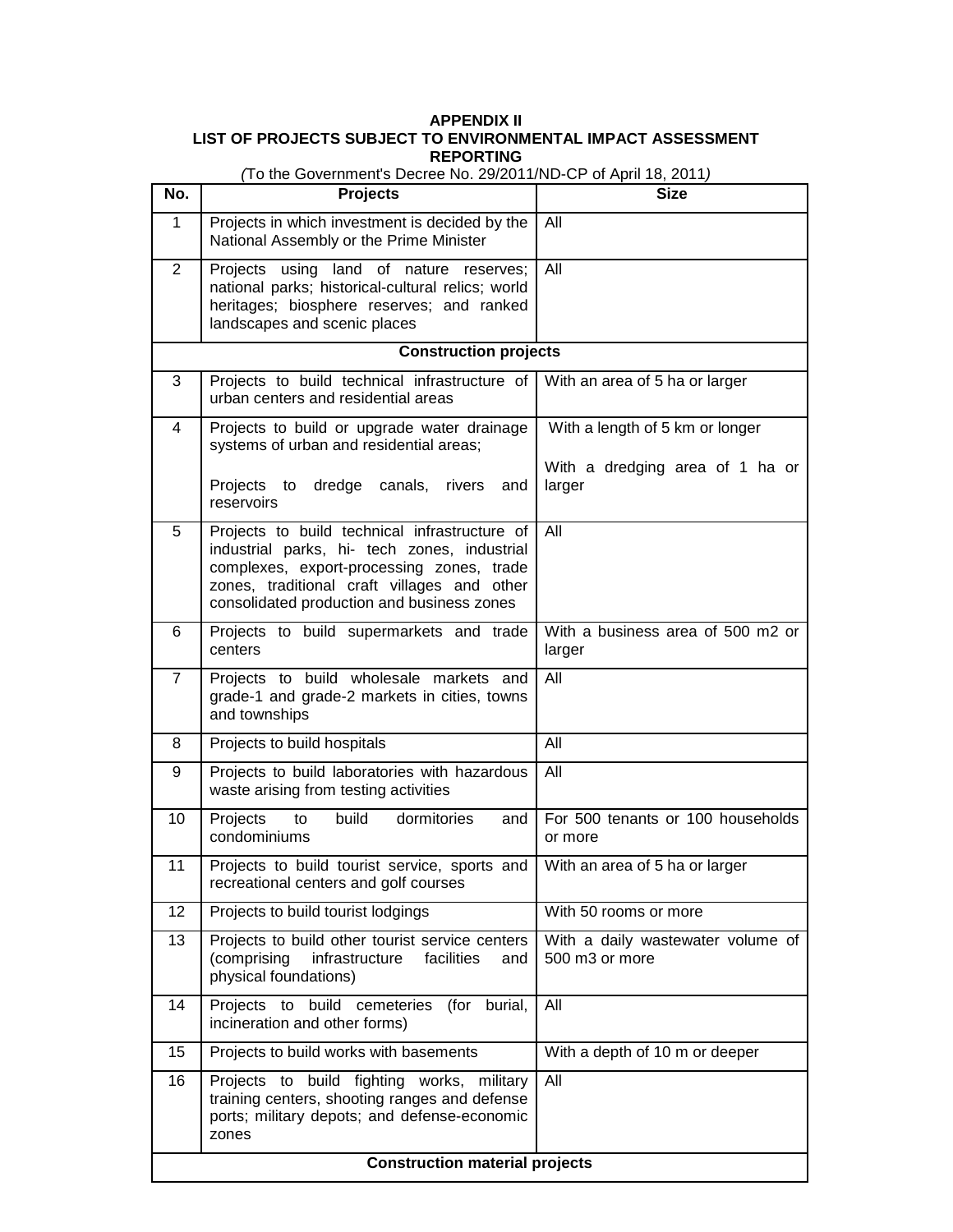| 17 | Projects to build cement plants                                                                                                                 | All                                                                                                                                        |
|----|-------------------------------------------------------------------------------------------------------------------------------------------------|--------------------------------------------------------------------------------------------------------------------------------------------|
|    | Projects to build clinker plants                                                                                                                | With an annual capacity of 500,000<br>tons of clinker or more                                                                              |
| 18 | Projects to build clinker grinding and cement<br>production establishments                                                                      | With an annual capacity of 100,000<br>tons of cement or more                                                                               |
| 19 | Projects to build brick, roofing tile and fibro-<br>cement sheet plants                                                                         | With annual capacity of 10 million<br>standard bricks or roofing tiles or<br>more or 500,000 m2 of roofing fibro-<br>cement sheets or more |
| 20 | Projects to build establishments producing<br>flooring and walling tiles of all types                                                           | With an annual capacity of 500,000<br>m <sub>2</sub> or more                                                                               |
| 21 | Projects to build establishments producing<br>other construction supplies and materials                                                         | With an annual capacity of 50,000<br>tons of products or more                                                                              |
|    | <b>Transport projects</b>                                                                                                                       |                                                                                                                                            |
| 22 | Projects to build underground transport works<br>(metros and tunnels);                                                                          | All                                                                                                                                        |
|    | Projects to build cable cars                                                                                                                    | With a length of 500 m or longer                                                                                                           |
| 23 | Projects to build automobile highways and<br>automobile roads from grade I to III; overhead<br>railways; and airports                           | All                                                                                                                                        |
| 24 | Projects to renovate and upgrade automobile<br>highways, automobile roads from grade I to<br>III, and railways                                  | All                                                                                                                                        |
| 25 | Projects to build grade-IV and -V automobile<br>roads                                                                                           | With a length of 100 km or longer                                                                                                          |
| 26 | Projects to build road and rail bridges                                                                                                         | With a length of 200 m or longer<br>(excluding feeder roads)                                                                               |
| 27 | Projects to build river and sea ports                                                                                                           | For receiving ships of 1,000 DWT or<br>larger                                                                                              |
| 28 | Projects to build fishing ports and wharves                                                                                                     | Receiving daily 50 tons of fish or<br>more                                                                                                 |
| 29 | Projects to build car terminals                                                                                                                 | With an area of 5 ha or larger                                                                                                             |
| 30 | Projects to produce hot asphalt concrete                                                                                                        | With a daily capacity of 100 tons of<br>products or more                                                                                   |
|    | Power and radioactivity projects                                                                                                                |                                                                                                                                            |
| 31 | Projects to build nuclear reactors; nuclear<br>power plants and thermopower plants                                                              | All                                                                                                                                        |
| 32 | Projects to build production, business and<br>establishments<br>using<br>radioactive<br>service<br>substances or with arising radioactive waste | All                                                                                                                                        |
| 33 | Projects to build wind power and photo-<br>electric power plants                                                                                | Using 100 ha of land or water<br>surface or more                                                                                           |
| 34 | Projects to build hydro-power plants                                                                                                            | With reservoir capacity of 100,000<br>m3 of water or more or with a<br>capacity of 1 MW or more                                            |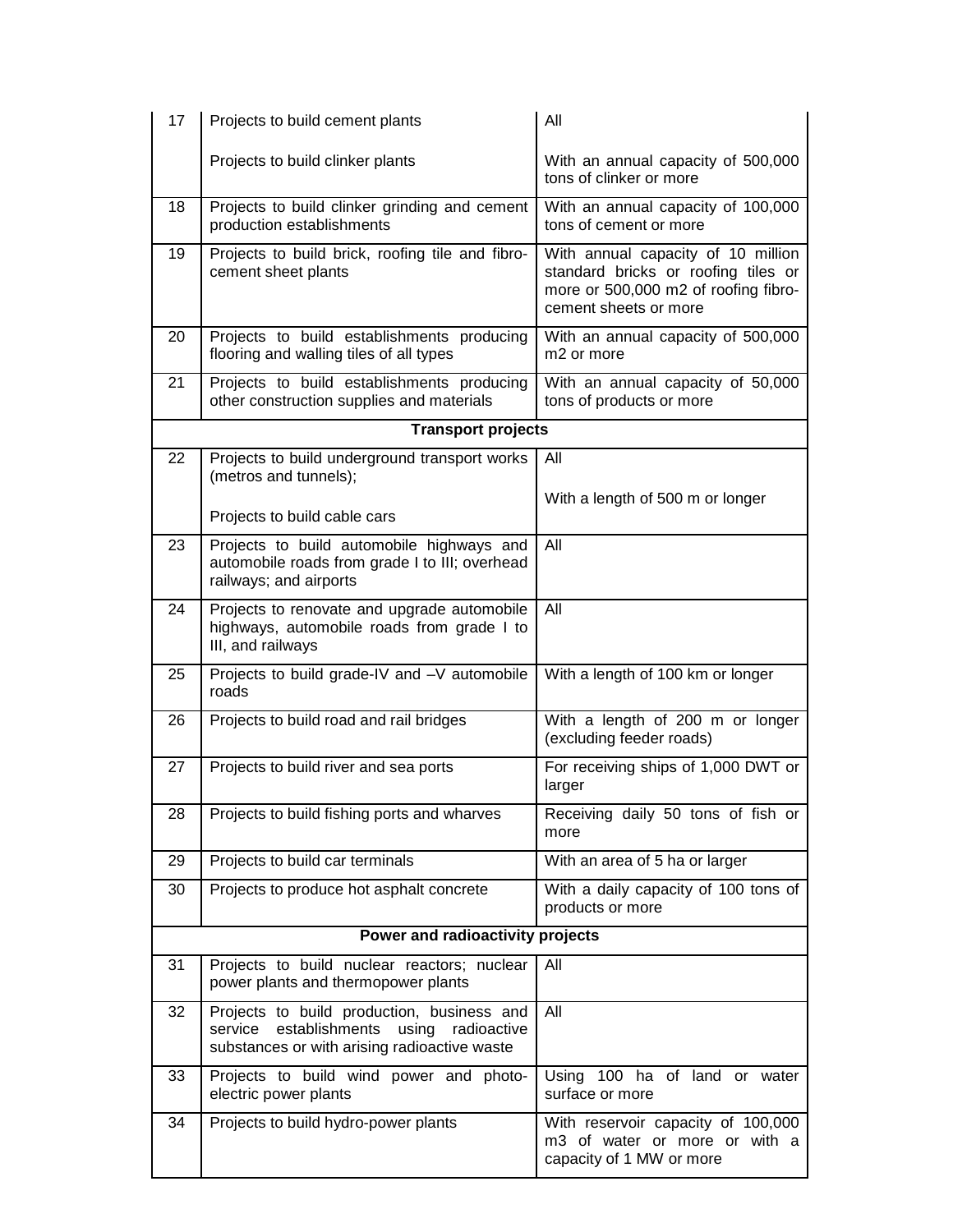| 35 | Projects to build electricity transmission lines   Of 110 kV or higher<br>and power stations                                                                  |                                                                                                                                                                                                                                                                                           |
|----|---------------------------------------------------------------------------------------------------------------------------------------------------------------|-------------------------------------------------------------------------------------------------------------------------------------------------------------------------------------------------------------------------------------------------------------------------------------------|
| 36 | Projects to manufacture electric wires and<br>cables                                                                                                          | With an annual capacity of 10,000<br>tons of products or more                                                                                                                                                                                                                             |
|    | Electronics and telecommunications projects                                                                                                                   |                                                                                                                                                                                                                                                                                           |
| 37 | Projects to build radio transceiver stations<br>and telecommunications transceiver stations                                                                   | With a capacity of 2 kW or more                                                                                                                                                                                                                                                           |
| 38 | Projects<br>manufacture<br>electric<br>to<br>and<br>electronic devices                                                                                        | With an annual capacity of 10,000<br>units or more                                                                                                                                                                                                                                        |
| 39 | Projects<br>manufacture<br>electric<br>to<br>and<br>electronic components                                                                                     | With an annual capacity of 500 tons<br>of electric components and 100,000<br>electronic components or more                                                                                                                                                                                |
| 40 | Projects to build telecommunications routes                                                                                                                   | With a length of 100 km or longer                                                                                                                                                                                                                                                         |
|    | Projects on irrigation and forest and agricultural land use                                                                                                   |                                                                                                                                                                                                                                                                                           |
| 41 | Projects to build reservoirs                                                                                                                                  | With a capacity of 100,000 m3 of<br>water or more                                                                                                                                                                                                                                         |
| 42 | Projects to build irrigation and water supply<br>and drainage works for agricultural, forestry<br>and fishery production                                      | Irrigation and water supply and<br>drainage for an area of 100 ha or<br>larger                                                                                                                                                                                                            |
| 43 | Construction projects encroaching sea areas                                                                                                                   | With a coastal beltway of 1,000 m or<br>longer or encroaching a sea area of<br>5 ha or larger                                                                                                                                                                                             |
| 44 | Projects to build dykes and sea and river<br>embankments                                                                                                      | With a length of 1,000 m or longer                                                                                                                                                                                                                                                        |
| 45 | Projects which change use purposes of forest<br>areas or areas under two rice crops per year                                                                  | With an area of 5 ha or larger, for<br>watershed protection forests, wave-<br>sheltering protection forests and<br>special-use forests; 10 ha or larger,<br>for natural forests; 50 ha or larger,<br>for other forests; and 3 ha or larger,<br>for areas under two rice crops per<br>year |
| 46 | Projects to grow and exploit forests                                                                                                                          | With a forestation area of 1,000 ha<br>or larger; exploitation of a forest area<br>of 200 ha or larger, for planted<br>forests, 50 ha or larger, for natural<br>production forests, and 10 ha or<br>larger, for natural protection forests                                                |
| 47 | Projects to build industrial crop zones and<br>consolidated zones for vegetable and flower<br>re-cultivation<br>plantation<br>(including<br>also<br>projects) | With an area of 50 ha or larger                                                                                                                                                                                                                                                           |
|    | Mineral prospecting, exploitation and processing projects                                                                                                     |                                                                                                                                                                                                                                                                                           |
| 48 | Projects<br>to<br>exploit<br>materials for<br>ground<br>leveling                                                                                              | With an annual capacity of 100,000<br>m3 of primary materials or more                                                                                                                                                                                                                     |
| 49 | Projects to exploit sand or dredge                                                                                                                            | With an annual                                                                                                                                                                                                                                                                            |
|    | river beds to acquire materials for ground<br>leveling and construction                                                                                       | capacity of 50,000 m3 of primary<br>materials or more                                                                                                                                                                                                                                     |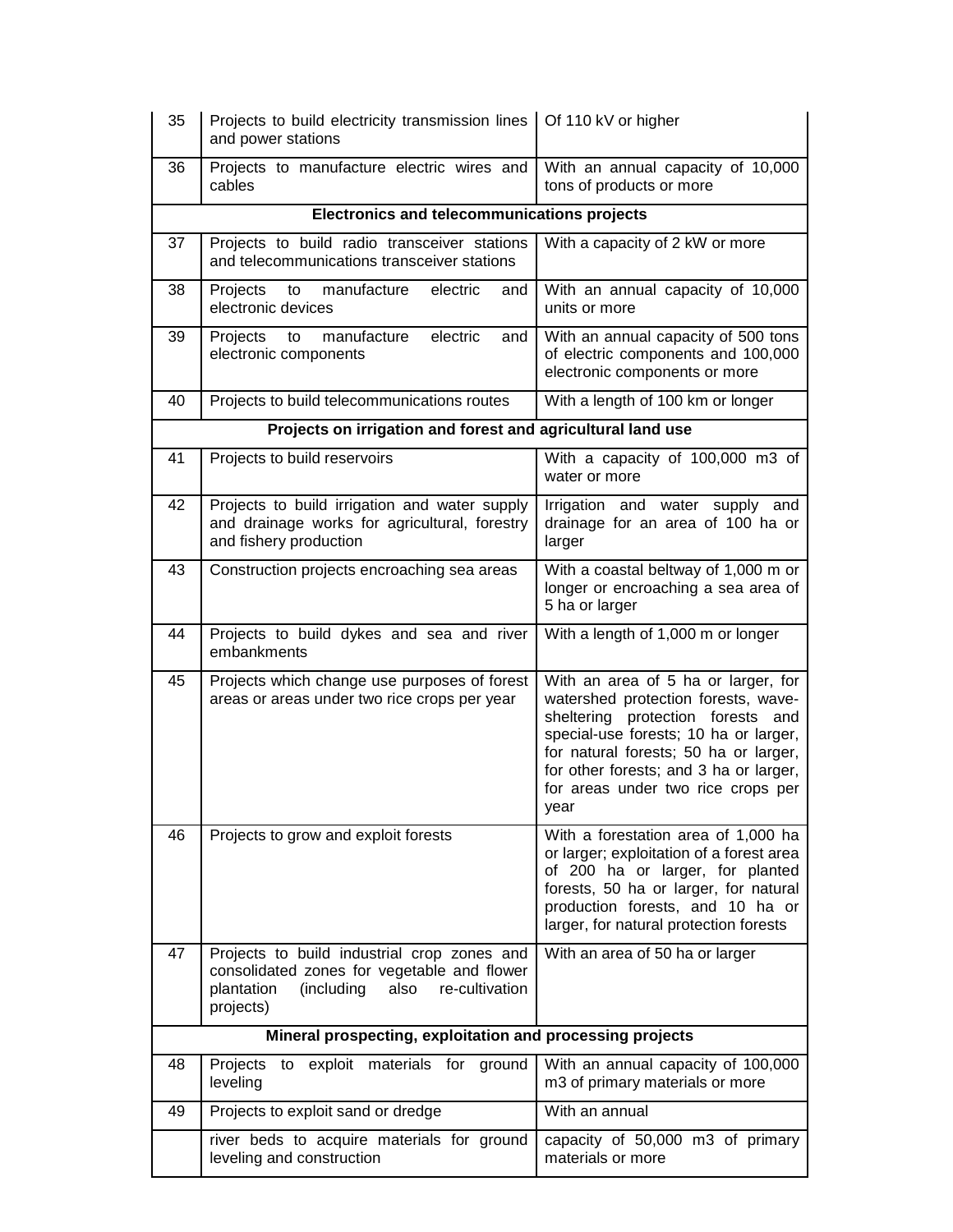| 50 | Projects to exploit solid minerals (without<br>using hazardous substances, chemicals or<br>industrial explosive materials)                                                                                                                                                                | With an annual mining volume<br>(including minerals and earth and<br>rock waste) 50,000 m3 of primary<br>materials or more                               |
|----|-------------------------------------------------------------------------------------------------------------------------------------------------------------------------------------------------------------------------------------------------------------------------------------------|----------------------------------------------------------------------------------------------------------------------------------------------------------|
| 51 | Projects to explore rare earth and radioactive<br>minerals; projects to exploit and process solid<br>using<br>hazardous<br>substances,<br>minerals<br>chemicals or industrial explosive materials;<br>projects to process and refine ferrous metals,<br>radioactive metals and rare earth | All                                                                                                                                                      |
| 52 | Projects to process solid minerals without<br>using hazardous substances or chemicals                                                                                                                                                                                                     | With an annual capacity of 50,000<br>m3 of products or more<br>With an annual discharge of 500,000<br>m3 of earth and rocks or more, for<br>coal sorting |
| 53 | Projects to exploit water for supply to<br>production, business, service and daily-life<br>activities                                                                                                                                                                                     | With a daily capacity of 5,000 m3 of<br>ground water and 50,000 m3 of<br>surface water or more                                                           |
| 54 | Projects to exploit (ground or surface) mineral<br>water and thermal mineral water                                                                                                                                                                                                        | With a daily capacity of 120 m3 of<br>water or more, for bottling; and 500<br>m3 of water or more, for other<br>purposes                                 |
| 55 | Projects to sort and enrich rare earth and<br>radioactive minerals                                                                                                                                                                                                                        | With an annual capacity of 1,000<br>tons of products or more                                                                                             |
|    | Oil and gas projects                                                                                                                                                                                                                                                                      |                                                                                                                                                          |
| 56 | Oil and gas exploitation projects                                                                                                                                                                                                                                                         | All                                                                                                                                                      |
| 57 | Projects to build oil refineries (except those<br>on LPG filling and lubricant preparation);<br>petrochemistry plants; oil and gas pipelines<br>and oil and gas transit centers                                                                                                           | All                                                                                                                                                      |
| 58 | Projects to build petroleum depots and shops                                                                                                                                                                                                                                              | With depot or tank capacity of 200<br>m <sub>3</sub> or more                                                                                             |
|    | <b>Waste treatment projects</b>                                                                                                                                                                                                                                                           |                                                                                                                                                          |
| 59 | Projects to build centralized waste recycling,<br>destruction<br>treatment.<br>burial<br>or<br>establishments                                                                                                                                                                             | All                                                                                                                                                      |
| 60 | build<br>centralized<br>Projects to<br>wastewater<br>treatment systems                                                                                                                                                                                                                    | All, for industrial wastewater;<br>With a daily designed capacity of<br>500 m3 or more, for daily-life<br>wastewater                                     |
| 61 | Projects<br>to<br>preliminarily<br>process<br>scraps<br>(including imported scraps)                                                                                                                                                                                                       | With an annual capacity of 3,000<br>tons or more                                                                                                         |
| 62 | Projects to build establishments dismantling<br>and cleaning ships                                                                                                                                                                                                                        | All                                                                                                                                                      |
|    | Engineering and metallurgy projects                                                                                                                                                                                                                                                       |                                                                                                                                                          |
| 63 | Projects to build metallurgy plants                                                                                                                                                                                                                                                       | All, for projects using materials being<br>scraps;                                                                                                       |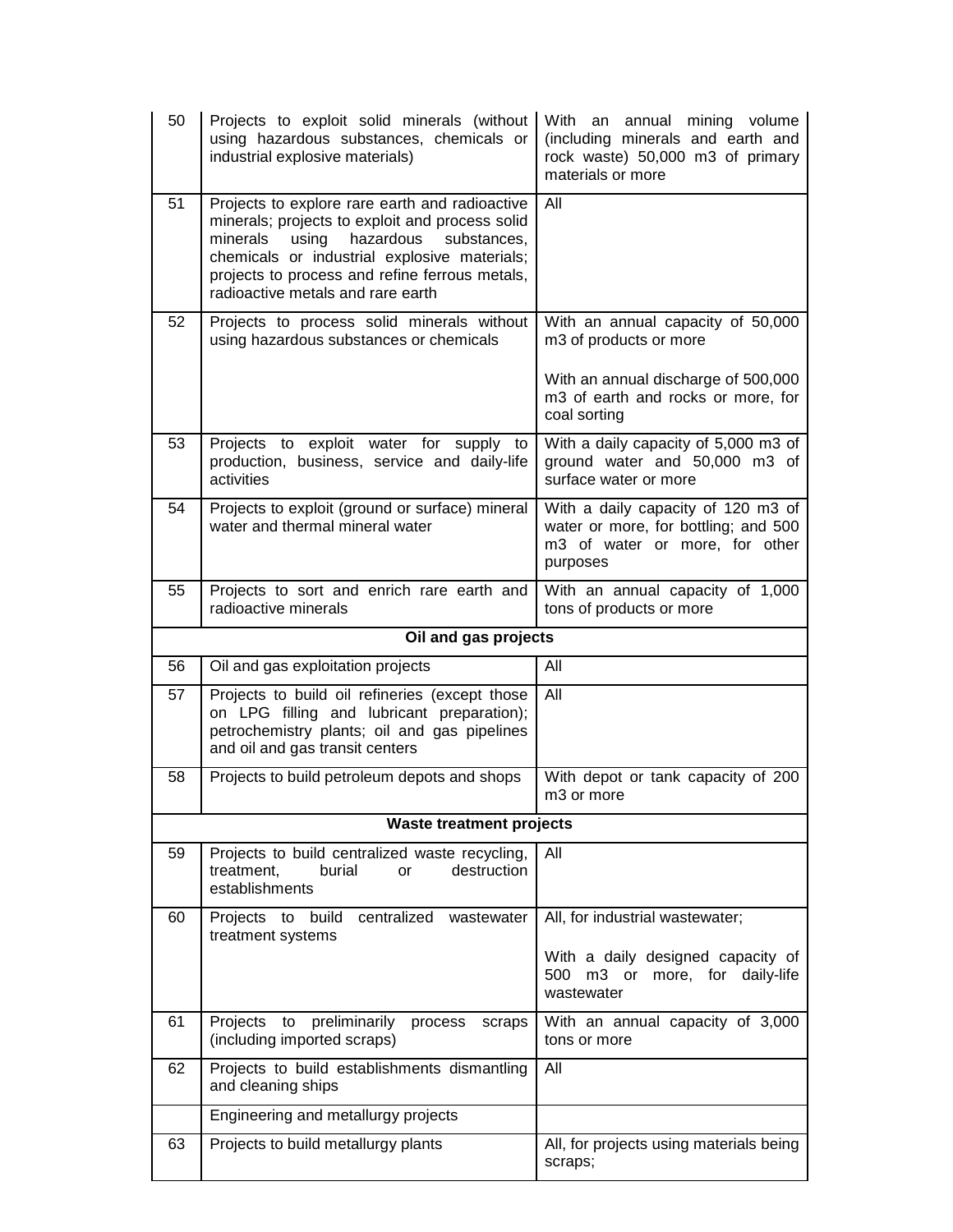|    |                                                                                                           | With an annual capacity of 1,000<br>tons of products or more, for projects<br>using other materials |
|----|-----------------------------------------------------------------------------------------------------------|-----------------------------------------------------------------------------------------------------|
| 64 | Projects to build steel rolling mills                                                                     | All, for projects using materials being<br>scraps;                                                  |
|    |                                                                                                           | With an annual capacity of 2,000<br>tons of products or more, for projects<br>using other materials |
| 65 | Projects to build shipyards and ship repair<br>establishments                                             | Designed for ships of 1,000 DWT or<br>larger                                                        |
| 66 | Projects to build plants manufacturing and<br>repairing containers and trailers                           | With an annual capacity of 500<br>containers and trailers or more, for<br>manufacture;              |
|    |                                                                                                           | With an annual capacity of 2,500<br>containers and trailers or more, for<br>repair                  |
| 67 | Projects to build plants building, repairing and<br>assembling locomotives and compartments               | With an annual capacity of 100<br>vehicles or more                                                  |
| 68 | Projects to build motorbike and automobile<br>manufacturing and assembling plants                         | With an annual capacity of 10,000<br>motorbikes and 500 automobiles or<br>more                      |
| 69 | build<br>Projects to<br>machinery<br>and<br>tool<br>machinery plants                                      | With an annual capacity of 1,000<br>tons of products or more                                        |
| 70 | Projects to build metal plating, coating and<br>polishing plants                                          | With an annual capacity of 500 tons<br>of products or more                                          |
| 71 | Projects to build plants of formed aluminum                                                               | With an annual capacity of 2,000<br>tons of products or more                                        |
| 72 | Projects to build weapon, military supplies<br>and technical equipment manufacturing and<br>repair plants | All                                                                                                 |
|    | Projects on timber processing and glass, ceramic and china production                                     |                                                                                                     |
| 73 | Projects to build timber processing mills                                                                 | With an annual capacity of 3,000 m3<br>of timber or more                                            |
| 74 | Projects to build chip plants                                                                             | With an annual capacity of 50,000<br>tons of products or more                                       |
| 75 | Projects to build plywood plants                                                                          | With an annual capacity of 100,000<br>m <sub>2</sub> or more                                        |
| 76 | build<br>Projects<br>domestic,<br>to<br>plants<br>of<br>construction or industrial wood products          | With an annual capacity of 10,000<br>products or more                                               |
| 77 | Projects to build art craft plants                                                                        | With an annual capacity of 1 million<br>products or more                                            |
| 78 | Projects to build glass, ceramics or china<br>plants                                                      | With an annual capacity of $1,000$<br>tons of products or more                                      |
| 79 | Projects to build plants of ceramic bathroom<br>fixtures                                                  | With an annual capacity of 10,000<br>products or more                                               |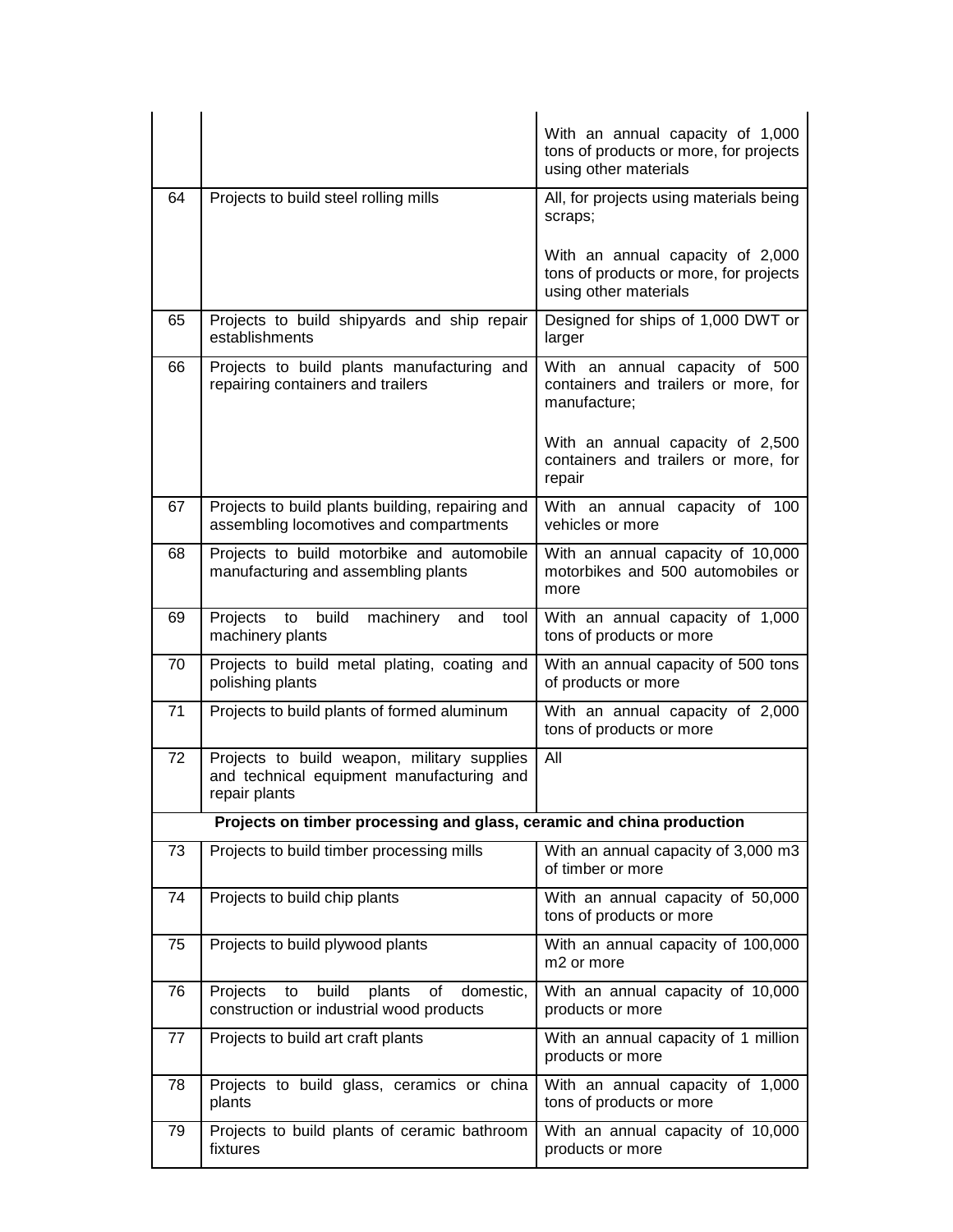| 80  | Projects to build bulb and thermos plants                                         | With an annual capacity of 1 million<br>products or more                                                                                                                                        |
|-----|-----------------------------------------------------------------------------------|-------------------------------------------------------------------------------------------------------------------------------------------------------------------------------------------------|
|     | <b>Food processing projects</b>                                                   |                                                                                                                                                                                                 |
| 81  | Projects<br>build<br>food<br>to<br>processing<br>establishments                   | With an annual capacity of 500 tons<br>of products or more                                                                                                                                      |
| 82  | build<br>consolidated<br>Projects<br>to<br>slaughterhouses                        | With a daily capacity of 500 cattle or<br>5,000 poultry or more                                                                                                                                 |
| 83  | build<br>aquatic<br>Projects<br>to<br>processing<br>establishments                | With an annual capacity of 100 tons<br>of products or more                                                                                                                                      |
| 84  | Projects to build sugar mills                                                     | With an annual capacity of 10,000<br>tons of sugar or more                                                                                                                                      |
| 85  | Projects to build alcohol and spirit breweries                                    | With an annual capacity of 50,000<br>litters of products or more                                                                                                                                |
| 86  | Projects to build beer and beverage breweries                                     | With an annual capacity of 200,000<br>litters of products or more                                                                                                                               |
| 87  | Projects to build food seasoning plants                                           | With an annual capacity of 5,000<br>tons of products or more                                                                                                                                    |
| 88  | build<br>Projects<br>milk<br>to<br>production<br>and<br>processing establishments | With an annual capacity of 10,000<br>tons of products or more                                                                                                                                   |
| 89  | Projects to build edible oil production and<br>processing establishments          | With an annual capacity of 10,000<br>tons of products or more                                                                                                                                   |
| 90  | Projects to build confectionery makers                                            | With an annual capacity of 5,000<br>tons of products or more                                                                                                                                    |
| 91  | Projects to build ice plants                                                      | With a daily capacity of 300 tons of<br>ice or more                                                                                                                                             |
| 92  | Projects to build plants of refined water and<br>bottled refined water            | With an annual capacity of 2,000 m3<br>of water or more                                                                                                                                         |
|     | Farm product processing projects                                                  |                                                                                                                                                                                                 |
| 93  | Projects to build cigarette plants                                                | With an annual capacity of 600,000<br>cigarettes or more                                                                                                                                        |
| 94  | build<br>Projects<br>to<br>tobacco<br>processing<br>establishments                | With an annual capacity of 1,000<br>tons of products or more                                                                                                                                    |
| 95  | Projects to build cereal product processing<br>establishments                     | With an annual capacity of 10,000<br>tons of products or more                                                                                                                                   |
| 96  | Projects to build rice mills                                                      | With an annual capacity of 20,000<br>tons of products or more                                                                                                                                   |
| 97  | Projects to build starch production and<br>processing establishments              | With an annual capacity of 500 tons<br>of products or more                                                                                                                                      |
| 98  | Projects to build cashew nut processing<br>establishments                         | With an annual capacity of 1,000<br>tons of products or more                                                                                                                                    |
| 99  | Projects to build tea or cocoa processing<br>establishments                       | With an annual capacity of 1,000<br>tons of products or more                                                                                                                                    |
| 100 | build<br>coffee<br>Projects<br>to<br>processing<br>establishments                 | With a monthly capacity of 500 tons<br>of products or more, for those using<br>the wet method; an annual capacity<br>of 10,000 tons of products or more,<br>for those using the dry method; and |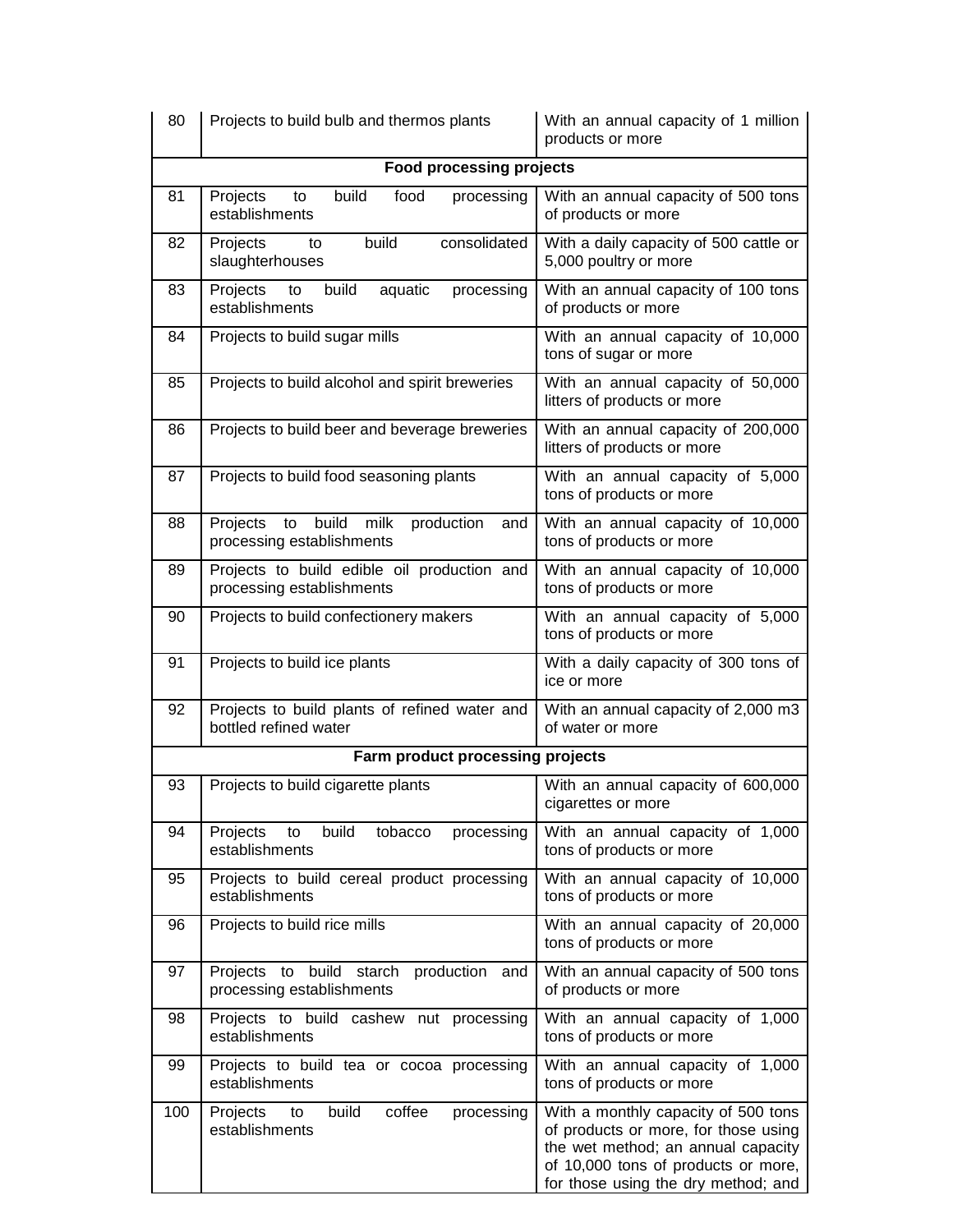|                                                   |                                                                                                    | 1,000 tons of products or more, for<br>processing powder and<br>instant<br>coffee                                                |
|---------------------------------------------------|----------------------------------------------------------------------------------------------------|----------------------------------------------------------------------------------------------------------------------------------|
|                                                   | Projects on animal husbandry and animal and aquatic feed processing                                |                                                                                                                                  |
| 101                                               | Projects to build establishments processing<br>animal and aquatic feed and aquatic by-<br>products | With an annual capacity of 1,000<br>tons of products or more                                                                     |
| 102                                               | Projects to build fish powder processing mills                                                     | With an annual capacity of 500 tons<br>of products or more                                                                       |
| 103                                               | Projects to build intensive or semi- intensive<br>aquaculture establishments                       | With a water surface area of 10 ha<br>or larger                                                                                  |
| 104                                               | Projects to build extensive<br>aquaculture<br>establishments                                       | With a water surface area of 50 ha<br>or larger                                                                                  |
| 105                                               | Projects to build<br>on-sand<br>aquaculture<br>establishments                                      | With a rearing area of 10 ha or<br>larger                                                                                        |
| 106                                               | Projects to build consolidated cattle raising<br>establishments                                    | With a herd of 500 or more, for<br>buffalos and cows; and 1,000 or<br>more, for other cattle                                     |
| 107                                               | Projects to build consolidated poultry raising<br>establishments                                   | With a flock of 20,000 poultry; 200<br>ostriches; or 100,000 quails, or more                                                     |
| 108                                               | Projects to build establishments raising and<br>caring wild animals                                | All                                                                                                                              |
| 109                                               | build<br>breeding<br>Projects<br>to<br>reptile<br>establishments                                   | With 1,000 alligators, varans or<br>pythons; and 5,000 snakes or other<br>reptiles, or more                                      |
|                                                   | Projects on fertilizer and plant protection drug production                                        |                                                                                                                                  |
| 110                                               | Projects to build fertilizer plants                                                                | With an annual capacity of 1,000<br>tons of products or more                                                                     |
| 111                                               | Projects to build chemical or plant protection<br>drug warehouses                                  | With a storage capacity of 5 tons or<br>more                                                                                     |
| 112                                               | Projects to build fertilizer warehouses                                                            | With a storage capacity of 100 tons<br>or more                                                                                   |
| 113                                               | build plant protection<br>Projects<br>to<br>drug<br>factories                                      | All                                                                                                                              |
| 114                                               | Projects to build establishments bottling or<br>packing plant protection drugs                     | With an annual capacity of 300 tons<br>of products or more                                                                       |
| 115                                               | Projects to build organic or micro-bio fertilizer<br>plants                                        | With an annual capacity of 1,000<br>tons of products or more                                                                     |
| Chemicals, pharmaceuticals and cosmetics projects |                                                                                                    |                                                                                                                                  |
| 116                                               | Projects to build pharmaceutical product or<br>veterinary drug plants                              | All, for vaccine production;                                                                                                     |
|                                                   |                                                                                                    | With an annual capacity of 50 tons<br>of products or more, for<br>other<br>pharmaceutical<br>products<br>and<br>veterinary drugs |
| 117                                               | Projects to build chemicals-cosmetics plants                                                       | With an annual capacity of 50 tons<br>of products or more                                                                        |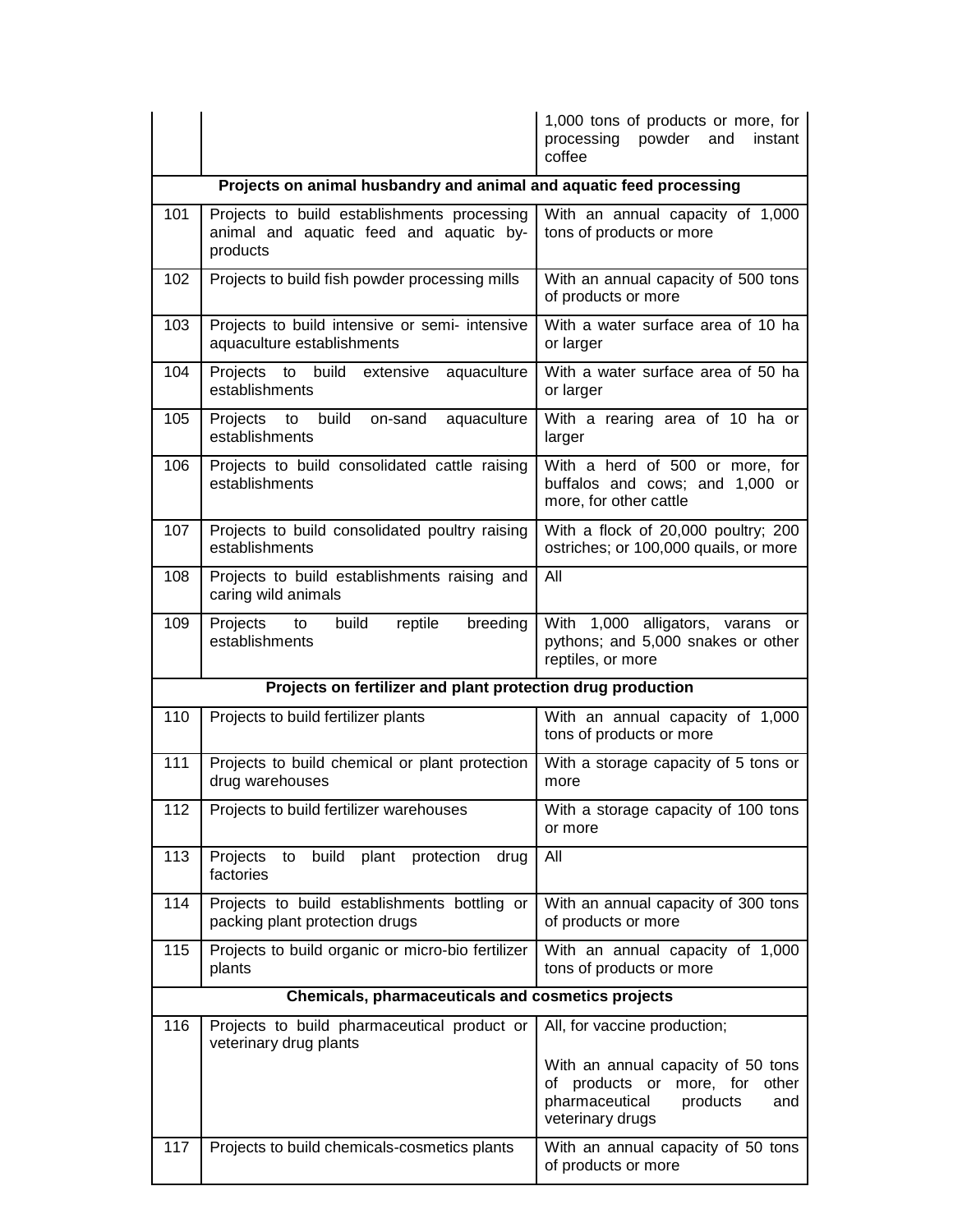| 118                                   | Projects to build plants of plastics, plastic-<br>based products, paint and basic chemicals                  | With an annual capacity of 100 tons<br>of products or more                                                                |
|---------------------------------------|--------------------------------------------------------------------------------------------------------------|---------------------------------------------------------------------------------------------------------------------------|
| 119                                   | Projects to build plastic product plants                                                                     | With an annual capacity of 1,000<br>tons of products or more                                                              |
| 120                                   | Projects to build plants of detergent and<br>additives                                                       | With an annual capacity of 1,000<br>tons of products or more                                                              |
| 121                                   | build<br>plants<br>Projects<br>of<br>discharge<br>to<br>substances, explosives and fire devices              | All                                                                                                                       |
| 122                                   | Projects to build industrial explosive plants<br>and warehouses                                              | All                                                                                                                       |
| 123                                   | Projects to build zones making salt from<br>seawater                                                         | With an area of 100 ha or larger                                                                                          |
|                                       | Projects on paper and stationery production                                                                  |                                                                                                                           |
| 124                                   | Projects to build pulp and paper plants                                                                      | With an annual capacity of 300 tons<br>of products or more                                                                |
| 125                                   | Projects to build paper plants                                                                               | With an annual capacity of 5,000<br>tons of products or more, for<br>production of paper from pulp                        |
|                                       |                                                                                                              | All, for production of paper from<br>waste                                                                                |
| 126                                   | Projects to build stationery plants                                                                          | With an annual capacity of 1,000<br>tons of products or more                                                              |
| 127                                   | Projects to build carton packaging plants                                                                    | With an annual capacity of 5,000<br>tons of products or more                                                              |
| Textiles, dyeing and garment projects |                                                                                                              |                                                                                                                           |
| 128                                   | Projects to build weaving or dye- weaving<br>establishments                                                  | All                                                                                                                       |
| 129                                   | Projects<br>build<br>non-dye<br>to<br>weaving<br>establishments                                              | With an annual capacity of 10 million<br>meters of fabrics or more                                                        |
| 130                                   | Projects on production and sub- production of<br>garments                                                    | With an annual capacity of 50,000<br>products or more, for those involving<br>the washing and bleaching process           |
|                                       |                                                                                                              | With an annual capacity of 2 million<br>products or more, for those not<br>involving the washing and bleaching<br>process |
| 131                                   | Projects on industrial washing and laundering                                                                | With an annual capacity of 50,000<br>products or more                                                                     |
| 132                                   | Projects on silk and synthetic fiber making                                                                  | With an annual capacity of 1,000<br>tons of products or more                                                              |
|                                       | Other projects                                                                                               |                                                                                                                           |
| 133                                   | Projects to build research and development<br>institutions or production establishments in hi-<br>tech zones | All                                                                                                                       |
| 134                                   | Projects on rubber and latex processing                                                                      | With an annual capacity of 4,000<br>tons of products or more                                                              |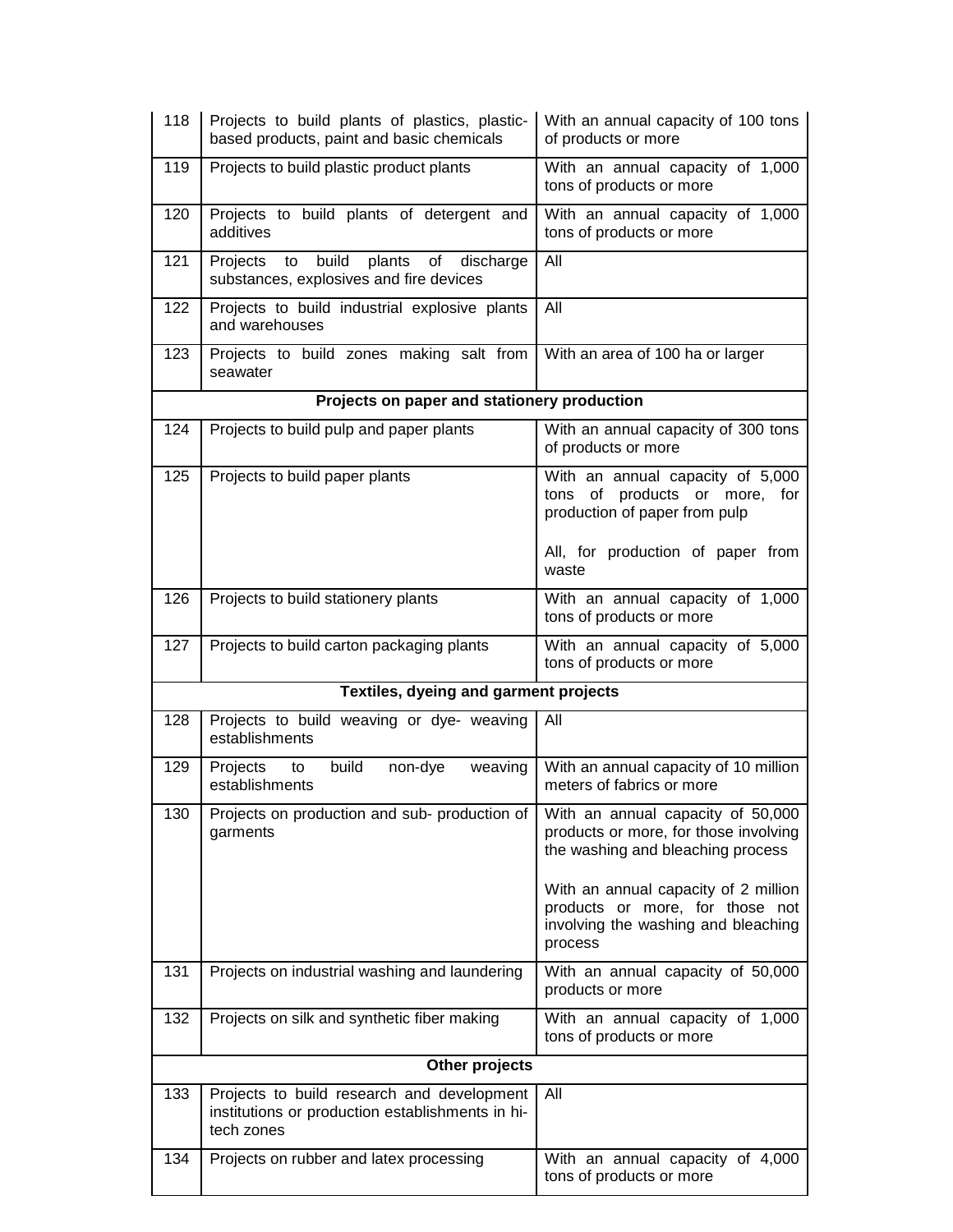| 135 | Projects to build plants of medical products<br>and equipment from medical plastics and<br>rubber                                                                                      | With an annual capacity of 100,000<br>tons of products or more                                                                              |
|-----|----------------------------------------------------------------------------------------------------------------------------------------------------------------------------------------|---------------------------------------------------------------------------------------------------------------------------------------------|
| 136 | Projects to build footwear plants                                                                                                                                                      | With an annual capacity of 1 million<br>products or more                                                                                    |
| 137 | Projects to build plants of rubber tires and<br>tubes of different types                                                                                                               | With an annual capacity of 50,000<br>products or more, for autos and<br>tractors; and 100,000 products or<br>more, for bikes and motorbikes |
| 138 | Projects to build plants of printing ink and<br>other printing materials                                                                                                               | With an annual capacity of 500 tons<br>of printing ink and 1,000 other<br>products or more                                                  |
| 139 | Projects to build battery and cell factories                                                                                                                                           | With an annual capacity of 50,000<br>kWh or 100 tons of products or more                                                                    |
| 140 | Projects to build tanning establishments                                                                                                                                               | All                                                                                                                                         |
| 141 | build<br>Projects<br>establishments<br>to<br>manufacturing CO2 gas<br>and filling and<br>liquefying industrial gas                                                                     | With an annual capacity of 3,000<br>tons of products or more                                                                                |
| 142 | Projects to build plants of extinguishers and<br>other fire fighting products                                                                                                          | All                                                                                                                                         |
| 143 | Projects involving relocation and resettlement                                                                                                                                         | For 300 households or more                                                                                                                  |
| 144 | Projects on renovation, expansion, upgrading<br>and capacity increase                                                                                                                  | With size and capacity to the level of<br>projects listed from Nos. 1 thru 143                                                              |
| 145 | Projects with one item or more among<br>projects listed from Nos. 1 thru 143 in this<br>Appendix                                                                                       |                                                                                                                                             |
| 146 | Projects at risk of environmental pollution and<br>degradation outside this Appendix shall be<br>considered and decided by the Minister of<br><b>Natural Resources and Environment</b> |                                                                                                                                             |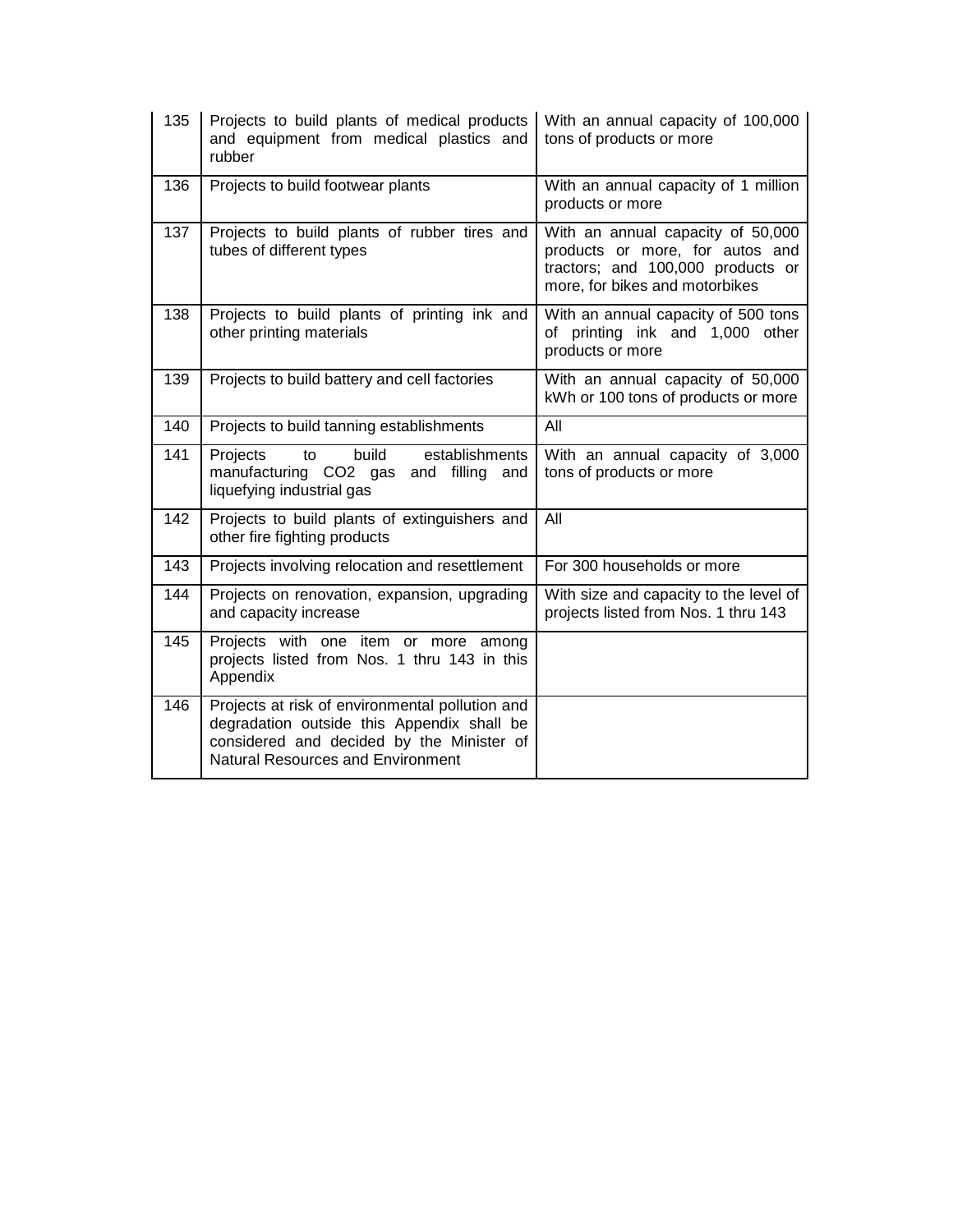### **APPENDIX III**

### **LIST OF PROJECTS WITH ENVIRONMENTAL IMPACT ASSESSMENT REPORTS TO BE APPRAISED AND APPROVED BY THE MINISTRY OF NATURAL RESOURCES AND ENVIRONMENT**

(To the Government's Decree No. 29/2011/ND-CP of April 18, 2011)

1. Projects in which investment is decided by the National Assembly or the Prime Minister.

2. Projects using land of national parks, nature reserves, world heritages, historical and cultural relics, ranked national landscapes and scenic places and areas of biosphere reserves (except projects using land of transitional areas of biosphere reserves of under 20 ha).

3. Projects to build atomic power plants, thermonuclear power plants, nuclear reactors; thermopower plants with a capacity of 300 MW or more and located less than 2 km from an urban center or concentrated residential area; other thermopower plants with a capacity of 600 MW or more; hydro-power plants and irrigation works with a reservoir capacity of 100 million m3 or more.

4. Projects encroaching the sea on 20 ha or larger; projects requesting change of use purposes of watershed protection forests, wave-, wind- and sand-sheltering protection forests, special use forests of 20 ha or larger or other natural forests of 100 ha or larger; projects using 20 ha of land under two rice crops per year or larger; projects to build on-sand aquaculture establishments with an area of 100 ha or larger.

5. Projects to build oil refineries and petrochemistry plants; projects to build plants of basic chemicals, plant protection drugs, detergents, additives and chemical fertilizer with an annual capacity of 10,000 tons of products or more; projects to build battery plants with an annual capacity of 300,000 kWh or 600 tons of products or more; cement plant projects with an annual capacity of 1.2 million tons or more; projects on plants storing radioactive substances or with radioactive waste; projects to build pulp mills with an annual capacity of 25,000 tons of products or more; projects to build alcohol or spirit breweries with an annual capacity of 500,000 liters of products or more; projects to build beer or beverage plants with an annual capacity of 2 million liters of products or more; projects to build aquatic product processing plants with an annual capacity of 5,000 tons of products or more.

6. Oil exploitation projects; solid mineral exploitation projects with an annual capacity of 500,000 m3 of primary materials (including tailings and minerals) or more; projects to exploit rare earth and radioactive minerals; projects to sort and enrich rare earth and radioactive minerals with an annual capacity of 50,000 tons of products or more; projects to process and refine rare earth, ferrous metals and radioactive minerals using annually 100,000 tons of refined ores or more; projects to exploit water for supply to production, business, service and daily-life activities with a daily capacity of 250,000 m3.

7. Projects to build infrastructure of industrial parks, export-processing zones, hi-tech zones, industrial complexes, tourist service and recreational centers and urban centers with an area of 200 ha or larger; projects to build hospitals with 500 patient beds or more; projects to build ports for ships of 50,000 DWT or larger; projects to build steel refineries with an annual capacity of 200,000 tons of products.

8. Projects to build zones for recycling, treating, burying and destroying hazardous waste collected from production, business and service establishments; projects to build zones for recycling, treating, burying and destroying ordinary solid waste with a daily capacity of 250 tons or more; projects to build consolidated industrial wastewater treatment systems with a daily capacity of 5,000 m3 or more.

9. Projects on renovation, expansion, upgrading and capacity increase with nature, size and capacity up the level of projects listed from Nos. 1 thru 8 of this Appendix.